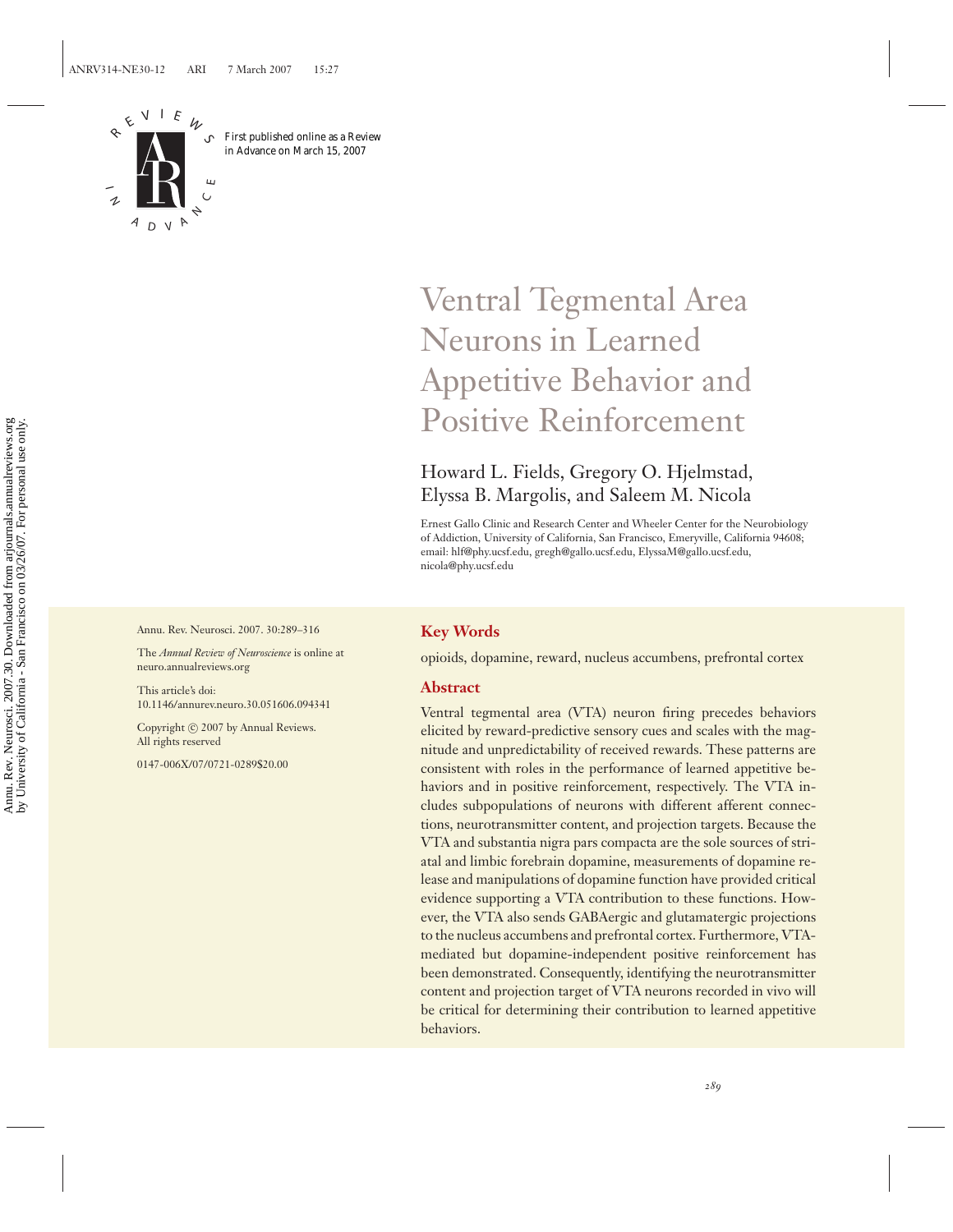# **Contents**

| INTRODUCTION 290                       |     |
|----------------------------------------|-----|
| THE ANATOMY OF THE VTA:                |     |
| MULTIPLE PARALLEL                      |     |
| CIRCUITS                               | 291 |
| Neurotransmitter Content of VTA        |     |
| Neurons                                | 292 |
|                                        | 292 |
| VTA Projections: Diversity of          |     |
| Neurotransmitter Content and           |     |
| Projection Targets 293                 |     |
| <b>Afferents Differentially Target</b> |     |
| Subpopulations of VTA                  |     |
|                                        |     |
| Intra-VTA Circuitry 295                |     |
| PHYSIOLOGY AND                         |     |
| PHARMACOLOGY OF VTA                    |     |
| NEURONS                                | 295 |
| In Vivo Electrophysiology              | 295 |
| <b>Identifying Dopaminergic</b>        |     |
| Neurons                                | 296 |
| Regulation of Extracellular            |     |
| Dopamine Concentration in              |     |
|                                        |     |
| Synaptic Actions of Dopamine in        |     |
| VTA Target Nuclei 298                  |     |
| THE VTA AND POSITIVE                   |     |
| REINFORCEMENT                          | 300 |

| In Vivo Recordings              | 300 |
|---------------------------------|-----|
| Behavioral Pharmacology         | 301 |
| µ Opioid Receptor Agonists      |     |
| <b>Activate VTA Dopamine</b>    |     |
| Neurons and Produce Positive    |     |
| Reinforcement via the NAc       | 301 |
| Alternative VTA Circuits for    |     |
| Positive Reinforcement          | 302 |
| Dopamine and Synaptic           |     |
|                                 |     |
| <b>VTA NEURONS AND</b>          |     |
| <b>EXPRESSION OF LEARNED</b>    |     |
| APPETITIVE BEHAVIORS  304       |     |
| <b>VTA Neurons Promote</b>      |     |
| Performance of Learned          |     |
| Appetitive Behaviors            | 304 |
| NAc Dopamine and Appetitive     |     |
| Behavior                        | 304 |
| <b>VTA Dopaminergic Neurons</b> |     |
| Modulate the Firing of NAc      |     |
| <b>Neurons that Promote</b>     |     |
| Responding to                   |     |
| Reward-Predictive Cues 305      |     |
| <b>SUMMARY AND</b>              |     |
|                                 |     |

# **INTRODUCTION**

Neurons in the midbrain ventral tegmental area (VTA) contribute to the acquisition and expression of learned appetitive behaviors and to the addictive power of drugs such as opioids, psychostimulants, nicotine, and alcohol (Everitt & Robbins 2005; Kalivas & Volkow 2005; Schultz 1998, 2002; Wise 2002, 2005). Despite a large and methodologically diverse effort, detailed knowledge of how VTA neurons contribute to these behaviors is hampered by a lack of general agreement on a conceptual framework for relating findings across disciplinary lines. One consequence of this

lack of consensus is the limited number of experiments explicitly designed to determine how the actions of VTA neurons at specific target sites contribute to learning and performance of appetitive behaviors. This problem is often compounded by the difficulty of applying constructs used in the behavioral literature to the interpretation of electrophysiological data. This is particularly the case for the construct of reward. In this review we follow Ikemoto & Panksepp (1999) and use the term reward in an operational sense, as an unconditioned stimulus that elicits appetitive approach behavior (e.g., food, water).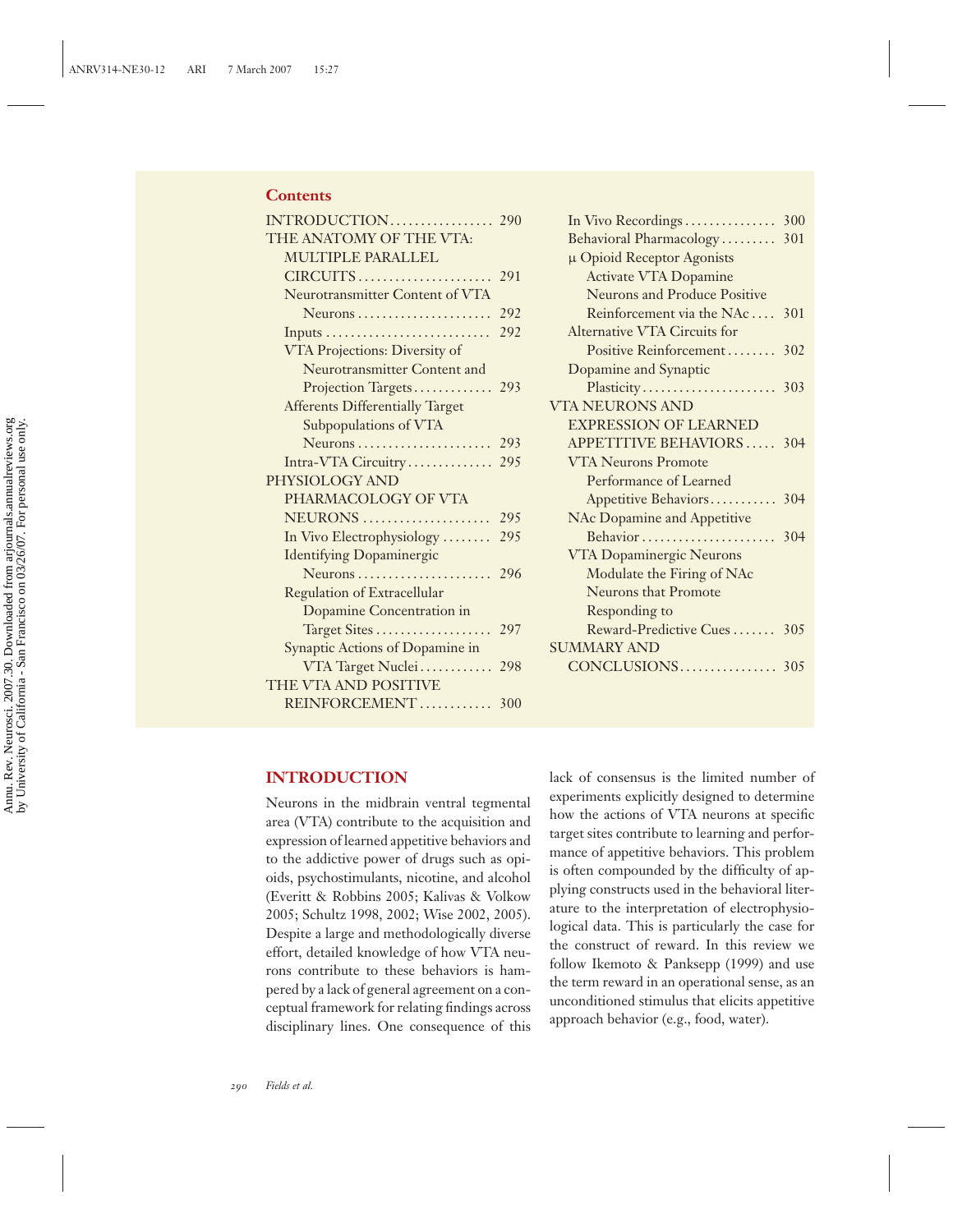The probability of performing a specific appetitive behavior is influenced by internal and external factors. Environmental factors such as olfactory and visual cues can initiate and guide these behaviors. If successful, the receipt of a reward increases the future probability of the behaviors when the conditions are similar to those occurring just prior to and during reward receipt (see Sugrue et al. 2005 for an in-depth review). The process by which reward receipt enhances the future probability of successful actions is called positive reinforcement. VTA neurons contribute to both positive reinforcement and to the selection, initiation, and invigoration of learned appetitive behaviors. This review focuses on how VTA neurons participate in these distinct but interrelated functions. Our emphasis is on circuit analysis, which requires determining how neurons at each relay contribute to circuit operation and how the behaviorally relevant synaptic connections change with learning.

Among VTA neurons, the dopaminergic subgroup has drawn the greatest experimental effort. Many studies have used behavioral pharmacology to determine the contribution of dopamine. In interpreting these behavioral experiments some researchers have tended to make the simplifying assumption that midbrain dopaminergic neurons operate as a single functional unit. Often, different proposals for the functions of dopaminergic neurons are set up as competing, as if their participation in one function would preclude their participation in a different function. In fact, experimental data do not support the idea that midbrain dopamine neurons have a single general function. To the contrary, VTA neurons can be divided into distinct subpopulations that participate in different circuits mediating different behaviors. As with any group of neurons defined by their location and neurotransmitter content, their function is determined by the circuit of which they are a part and the behaviors that depend on the operation of that circuit.

# **THE ANATOMY OF THE VTA: MULTIPLE PARALLEL CIRCUITS**

**MFB:** medial forebrain bundle **LH:** lateral hypothalamus

The VTA lies medial to the substantia nigra and ventral to the red nucleus in the midbrain. It is not well-defined cytoarchitectonically, and its boundaries are determined largely by those of adjacent structures. Although the VTA is positioned strategically between the caudal hypothalamus and brainstem reticular formation, its physiological function was largely ignored until the discovery that it includes dopaminergic neurons (the A10 group; Dahlstroem & Fuxe 1964) and that these neurons project widely to limbic areas implicated in motivation and positive reinforcement (Fallon & Moore 1978, Swanson 1982, Ungerstedt 1971a) (**Figure 1**). A decade earlier, Olds & Milner (1954) showed that effective sites for intracranial electrical selfstimulation included what was later discovered to be the major rostral efferent pathway of the mesocorticolimbic dopamine system, the medial forebrain bundle (MFB) (Olds &



#### **Figure 1**

Major efferent and afferent projections of the VTA. Direct connections to and from the VTA are shown in black or color. Other connections are shown in gray. If known, the approximate percentage of projecting neurons that are cytochemically identified as dopaminergic are indicated by the color scale shown in the lower right. Abbreviations: LDT, laterodorsal tegmental nucleus; PPTg, pedunculopontine tegmental nucleus; LH, lateral hypothalamus; VP, ventral pallidum; SC, superior colliculus.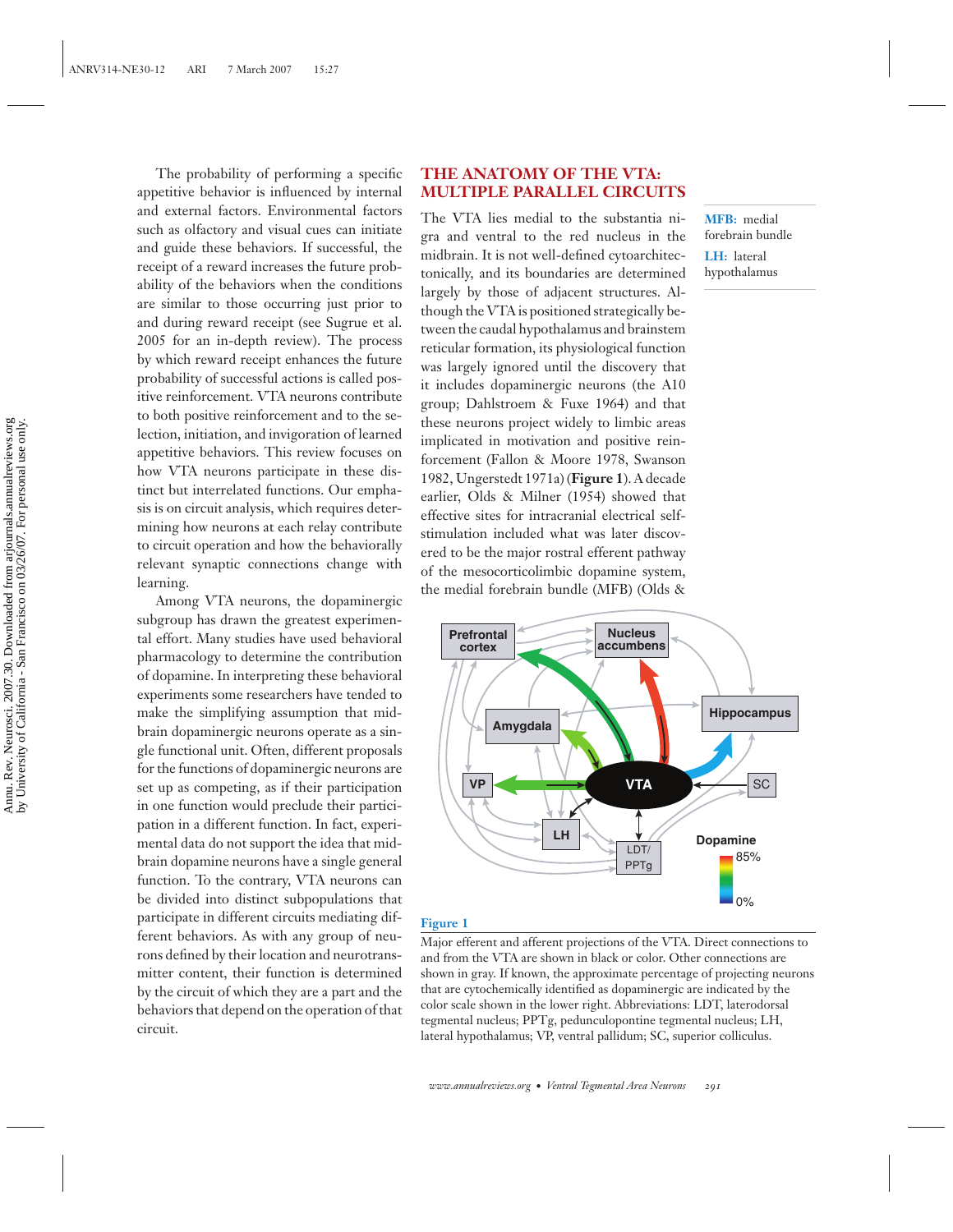**SNc:** substantia nigra pars compacta **PFC:** prefrontal cortex **NAc:** nucleus accumbens **MSN:** medium spiny neuron **KOP:** κ opioid

Milner 1954; Olds & Olds 1963, 1969). Together, these findings attracted broad interest, and many investigators were quick to attribute to dopamine neurons the powerful motivational effects elicited by manipulations of this pathway (see Stellar & Stellar 1985 for an excellent review of early research in this field). This conclusion was supported by the observation that destruction of the midbrain dopamine system produced profound motivational deficits (Ungerstedt 1971b). Furthermore, the behavioral effectiveness of intracranial self-stimulation could be reduced or abolished by dopaminergic blockade or lesions, including selective blockade of VTA target sites (reviewed in Wise 2005). Interest broadened further with initial reports that the reinforcing and motivational properties of opioids and psychostimulant drugs depend on actions in the mesocorticolimbic dopamine pathway (Lyness et al. 1979, Roberts et al. 1980, Wise 2005). Thus by the early 1980s, the VTA and its dopaminergic projections to the limbic forebrain were well established as critical for performance and positive reinforcement of appetitive behaviors.

## **Neurotransmitter Content of VTA Neurons**

Although commonly identified as a dopaminergic region, fewer than 60% of VTA neurons in the rat are dopaminergic (Margolis et al. 2006b, Swanson 1982). This contrasts with the adjacent substantia nigra pars compacta (SNc) where ∼90% of neurons are dopaminergic (Margolis et al. 2006b). A large population of VTA neurons can be cytochemically identified as GABAergic neurons (Carr & Sesack 2000, Margolis et al. 2006a, Van Bockstaele & Pickel 1995). Some evidence also indicates that some VTA neurons release glutamate (Chuhma et al. 2004, Lavin et al. 2005).

#### **Inputs**

The VTA receives inputs from a large number of CNS sites (Geisler & Zahm 2005, Phillipson 1979) (**Figure 1**). It receives glutamatergic inputs from the prefrontal cortex (PFC) (Sesack & Pickel 1992), LH (Rosin et al. 2003), bed nucleus of the stria terminalis (Georges & Aston-Jones 2002), and the superior colliculus (Geisler & Zahm 2005, McHaffie et al. 2006). The input from the LH also includes afferents that contain the peptides orexin (Fadel & Deutch 2002) or αmelanocyte stimulating hormone (Semba & Fibiger 1992).

Two groups of mesopontine tegmental area neurons provide a major input to the VTA: the pedunculopontine tegmental nucleus (PPTg) and the more lateral and slightly more posterior laterodorsal tegmental nucleus (LDT) (Paxinos & Watson 1998, Semba & Fibiger 1992). Although these two nuclei receive largely overlapping inputs, including those from the LH, the LDT receives a heavier input from PFC, whereas the PPTg has a larger input from the amygdala (Semba & Fibiger 1992). Both nuclei provide significant numbers of glutamatergic and cholinergic as well as GABAergic projections to the VTA (Cornwall et al. 1990, Oakman et al. 1995, Semba & Fibiger 1992). Whereas the LDT projects primarily to the VTA, the PPTg projects to both the VTA and the SNc (Oakman et al. 1995). In vivo recordings using PPTg inactivation have shown that the PPTg is a major route by which short latency sensory input reaches VTA neurons (Pan & Hyland 2005).

Other, presumably GABAergic, inputs arise from the ventral pallidum (Geisler & Zahm 2005) and the nucleus accumbens (NAc) (Conrad & Pfaff 1976). The striatal projections arise from medium spiny neurons (MSNs) that co-contain the peptides substance P and dynorphin, the endogenous κ opioid (KOP) receptor-selective peptide (Fallon et al. 1985, Lu et al. 1998). Orexincontaining neurons in the LH that project to the VTA also contain dynorphin (Chou et al. 2001). The VTA also receives projections from the noradrenergic locus coeruleus and the serotonergic dorsal raphe nucleus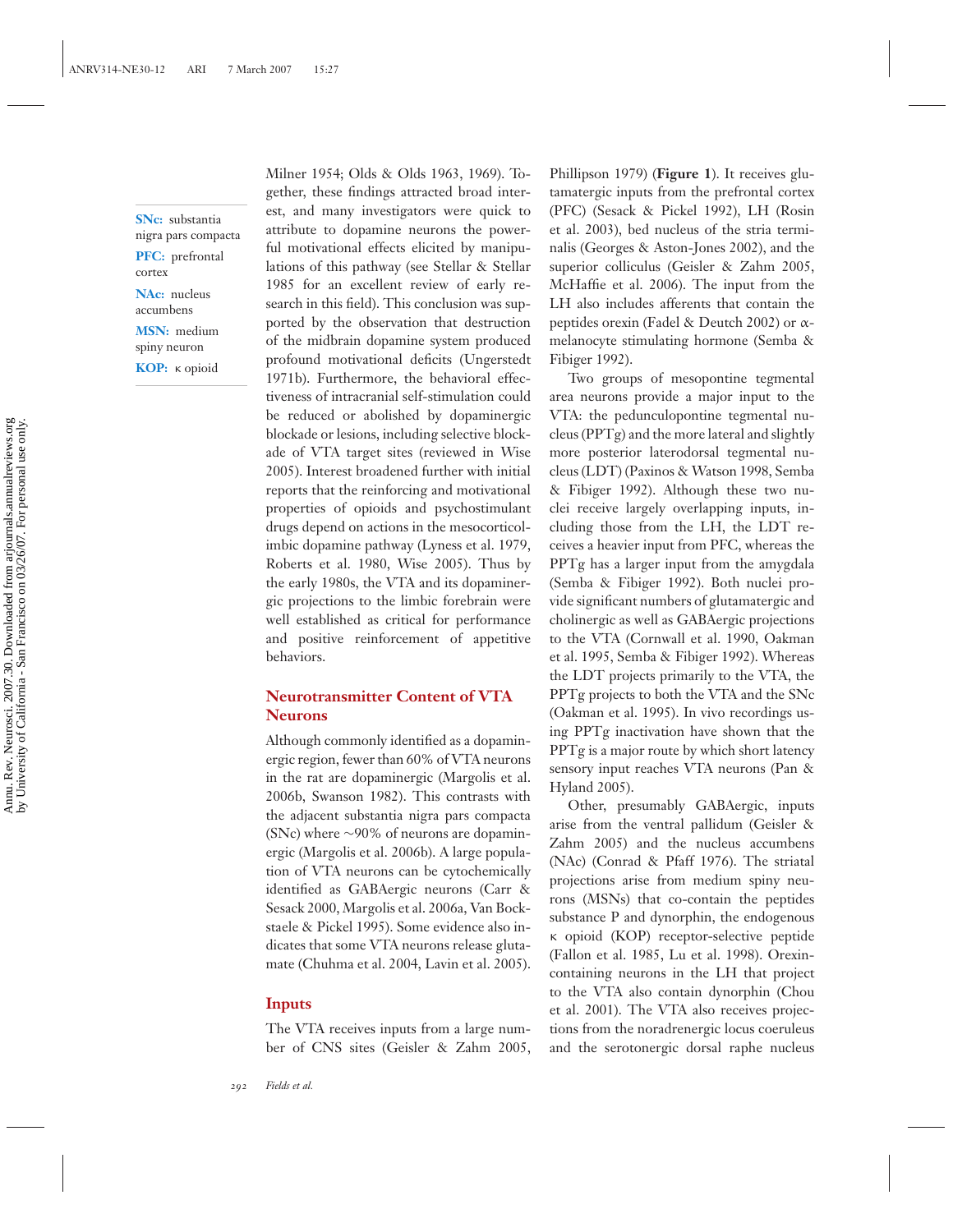(Geisler & Zahm 2005, Phillipson 1979). Additional VTA inputs arise from the amygdala (Wallace et al. 1992), the diagonal band of Broca, the preoptic area of the hypothalamus (Phillipson 1979), and several pontine, cerebellar, and medullary nuclei (Geisler & Zahm 2005).

### **VTA Projections: Diversity of Neurotransmitter Content and Projection Targets**

The VTA projects densely and largely ipsilaterally to the ventromedial striatum, primarily the NAc core and shell. Other limbic areas receiving large inputs from VTA are the pregenual and subgenual PFC, the amygdala, and the LH (Berger et al. 1974; Fuxe et al. 1974; Lindvall & Bjorklund 1974; Lindvall et al. 1974, 1978; Ungerstedt 1971b). The hippocampus, entorhinal cortex, and lateral septal area receive smaller projections (Beckstead et al. 1979, Swanson 1982). Studies using different retrograde markers injected into pairs of VTA forebrain target sites demonstrate a relatively small percentage of double labeled neurons (Fallon et al. 1984, Margolis et al. 2006a, Swanson 1982), indicating that each target receives input from a distinct group of VTA neurons. Although attention has focused on dopaminergic neurons, Swanson (1982) first demonstrated that VTA projections to different targets consist of variable proportions of dopaminergic neurons (**Figure 1**). The projection to the NAc is richest in dopamine neurons (65%–85% dopaminergic), followed by those to the lateral septal area (72%), amygdala (53%), entorhinal cortex (46%), PFC (30%–40%), and hippocampus (6%–18%) (Fallon et al. 1984, Gasbarri et al. 1994, Margolis et al. 2006a, Swanson 1982).

A significant proportion of VTA afferents to both the NAc and PFC contain GABA (Carr & Sesack 2000, Margolis et al. 2006a, Van Bockstaele & Pickel 1995). Electrophysiological studies indicate that there are also glutamatergic projections from the VTA to

both the PFC and the NAc. Lavin et al. (2005) showed in adult rats that electrical or chemical stimulation of the VTA in vivo evokes glutamatergic excitatory postsynaptic potentials (EPSPs) in PFC neurons. Likewise, in a mouse in vitro preparation, Chuhma et al. (2004) showed that VTA stimulation evoked glutamatergic EPSCs in NAc neurons. Because glutamate acting at ligand-gated channels can produce fast EPSPs, the presence of these glutamatergic projections increases the likelihood that temporally precise information is conveyed by phasic activity of VTA neurons.

One intriguing possibility raised by these studies is that glutamate is a cotransmitter in some dopaminergic VTA projection neurons. Cultured VTA neurons form autapses, thus permitting selective stimulation and intracellular recording of synaptic responses in the same neuron. Under these conditions, glutamatergic EPSPs were evoked and enhanced by the D2 antagonist sulpiride (which presumably blocked autoreceptor-mediated inhibition of transmitter release). This result indicates that dopamine and glutamate were released by the same neuron (Sulzer et al. 1998). However, whether dopaminergic neurons release glutamate in vivo in adult animals is uncertain. In fact, direct colabeling for vesicular glutamate transporters and TH yields virtually no (Yamaguchi et al. 2007) or a low rate of colocalization, limited to the most medial parts of the VTA (Kawano et al. 2006). Furthermore, ultrastructural evidence indicates that dopaminergic synapses are largely symmetrical (inhibitory) in the PFC and NAc (e.g., Seguela et al. 1988, Totterdell & Smith 1989). These anatomical results demonstrate that, in addition to GABA and dopamine neurons, there is a separate and significant population of glutamatergic VTA neurons.

# **Afferents Differentially Target Subpopulations of VTA Neurons**

Afferents to the VTA are of diverse origin and neurotransmitter content, and they **TH:** tyrosine hydroxylase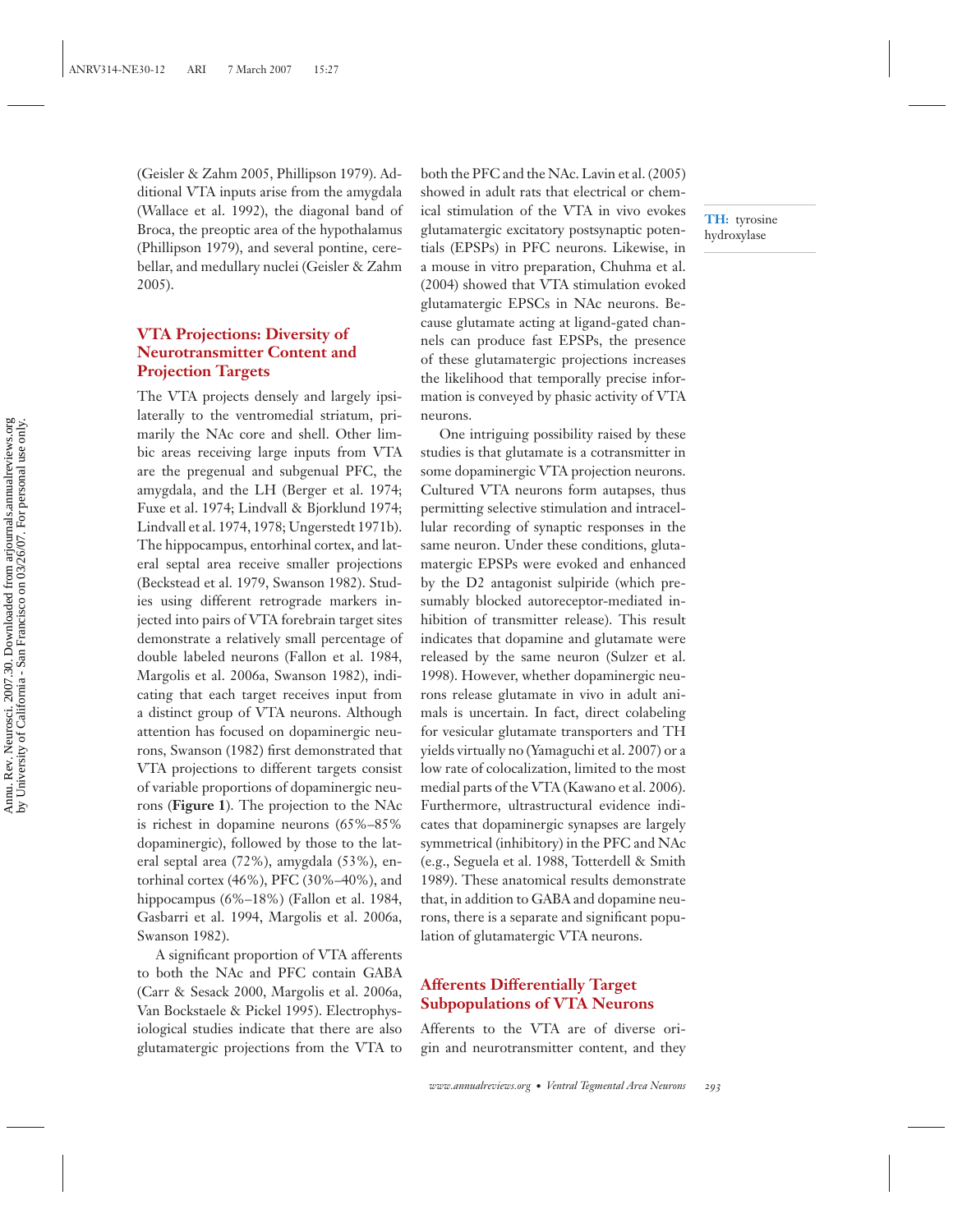

#### **Figure 2**



differentially target subpopulations of VTA neurons on the basis of their projection target and neurotransmitter content (**Figure 2**). Recent ultrastructural studies (Carr & Sesack 2000, Omelchenko & Sesack 2005, 2006) have begun to parse these different circuits. Excitatory afferents from the PFC target VTA dopamine neurons that project back to the PFC, but not those that project to the NAc. Conversely, excitatory PFC afferents target GABAergic neurons that project to the NAc, but not those projecting back to the PFC. Projections from the LH synapse onto VTA projections to the PFC, but not those projecting to the NAc (Balcita-Pedicino & Sesack 2005). Afferents from the LDT to the VTA have been studied in detail (Omelchenko & Sesack 2005). Both dopaminergic and GABAergic VTA neurons that project to the PFC receive excitatory as well as inhibitory LDT inputs. Presumed excitatory (asymmetric synapses)

get NAc-projecting VTA neurons that contain dopamine, but not those that contain GABA. Infusion of the cholinergic drug carbachol into the VTA increases NAc dopamine release (Westerink et al. 1996). Furthermore, using an acetylcholinesterase inhibitor, Blaha et al. (1996) showed that Ach released from LDT but not PPTg terminals in the VTA increased NAc dopamine release. Conversely, Ach released in the SNc from PPTg but not LDT terminals increased dopamine release in the NAc. This observation is important because it shows two parallel dopaminergic pathways from the mesopontine cholinergic neurons to the NAc. In contrast, inhibitory (and possibly cholinergic) inputs from the LDT selectively target GABAergic VTA neurons projecting to the NAc. Sesack and colleagues (1989) have proposed that the LDT, which receives a direct projection from PFC,

cholinergic inputs from LDT selectively tar-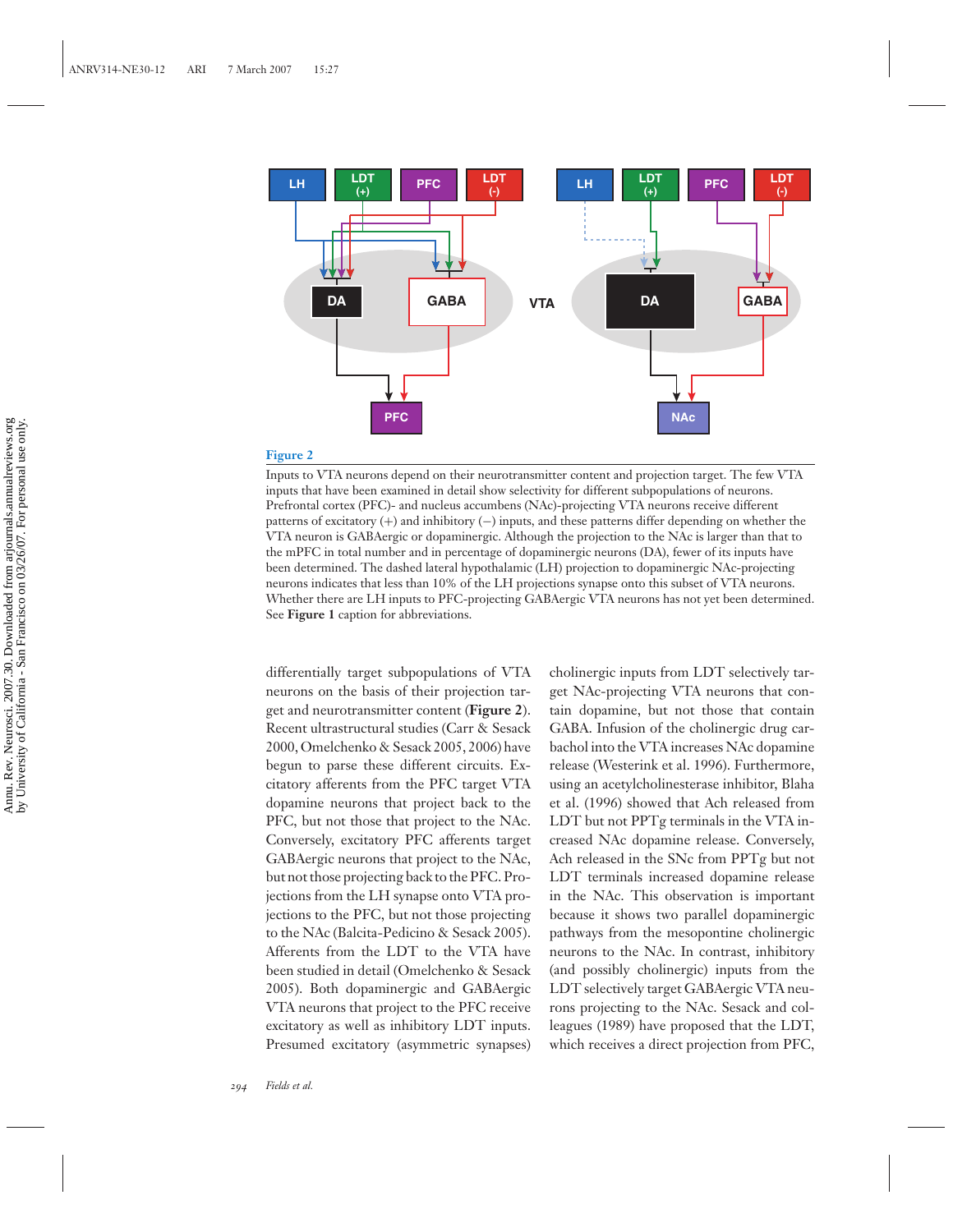may provide an indirect pathway by which the PFC can excite VTA dopamine neurons projecting to the NAc (**Figure 2**).

The idea that subsets of VTA dopamine neurons participate in separate circuits is also supported by studies showing different patterns of dopamine release in different VTA projection targets. For example, following intra-VTA administration of KOP receptor agonists, dopamine levels in the PFC decrease, whereas they are unchanged in the NAc (Margolis et al. 2006a). Conversely, local delivery of orexin into the VTA increases dopamine levels in the PFC, but not in the NAc (Vittoz & Berridge 2006). Infusion of the AMPA/kainate receptor antagonist LY293558 into the VTA increases dopamine levels in the NAc but decreases it in the PFC (Takahata & Moghaddam 2000). These studies clearly show that VTA dopaminergic neurons projecting to different targets are regulated by different afferents.

#### **Intra-VTA Circuitry**

VTA GABAergic neurons make local inhibitory connections including some to dopaminergic neurons. Johnson & North (1992a) showed in vitro that the frequency of spontaneous inhibitory potentials in putative dopamine neurons was decreased in the presence of tetrodotoxin, indicating that they arise from impulse activity in neurons within the slice. That local  $\mu$  opioid (MOP) receptor agonists also decreased this frequency suggests that local, spontaneously active GABAergic interneurons expressing the MOP receptor tonically inhibit dopamine neurons. Consistent with this microcircuit, Steffensen et al. (2006) found a population of GABAergic neurons inhibited by systemic MOP receptor agonists. However, most of these GABAergic neurons were just dorsal to the A10 dopaminergic group and were antidromically activated from the internal capsule (Steffensen et al. 2006). Thus, although they could still contribute to the VTA microcircuit through local collaterals, they are projection neurons,

not interneurons. Furthermore, a significant number of VTA neurons with properties similar to proposed VTA interneurons project to the PFC (Margolis et al. 2006a). Whether, in fact, any VTA neurons make only local connections remains an open question.

Locally released dopamine also plays an important regulatory role within the VTA. Both dopaminergic and nondopaminergic VTA neurons are directly hyperpolarized by dopamine acting at D2 dopamine receptors ( Johnson & North 1992b, Margolis et al. 2006b). Local stimulation of VTA neurons in vitro produces a TTX-sensitive and calciumdependent slow IPSP at these D2 receptors (Beckstead et al. 2004). Although the source of dopamine released locally in the SNc does not appear to be synapse-like axon terminal structures ( Juraska et al. 1977, Wassef et al. 1981), both axodendritic and dendrodendritic dopaminergic appositions are found in the VTA (Bayer & Pickel 1990). D2 receptors are strategically located in proximity to dopamine-containing vesicles (Pickel et al. 2002). In addition, in culture, stimulationdependent dopamine release from VTA neurons occurs at presynaptic axon varicosities that express a vesicular monoamine transporter (Pothos et al. 1998).

# **PHYSIOLOGY AND PHARMACOLOGY OF VTA NEURONS**

#### **In Vivo Electrophysiology**

Establishing that a population of neurons contributes to a specific aspect of behavior typically requires an accurate temporal correlation of their spike activity with discrete behavioral events. If a neuron is to contribute to the selection and initiation of an action, a change in its activity must precede the onset of that action. Conversely, a neuron proposed to encode a function of reward magnitude should exhibit a change in firing that follows reward receipt. Single-unit resolution is essential to obtain such information in brain regions such **MOP:** μ opioid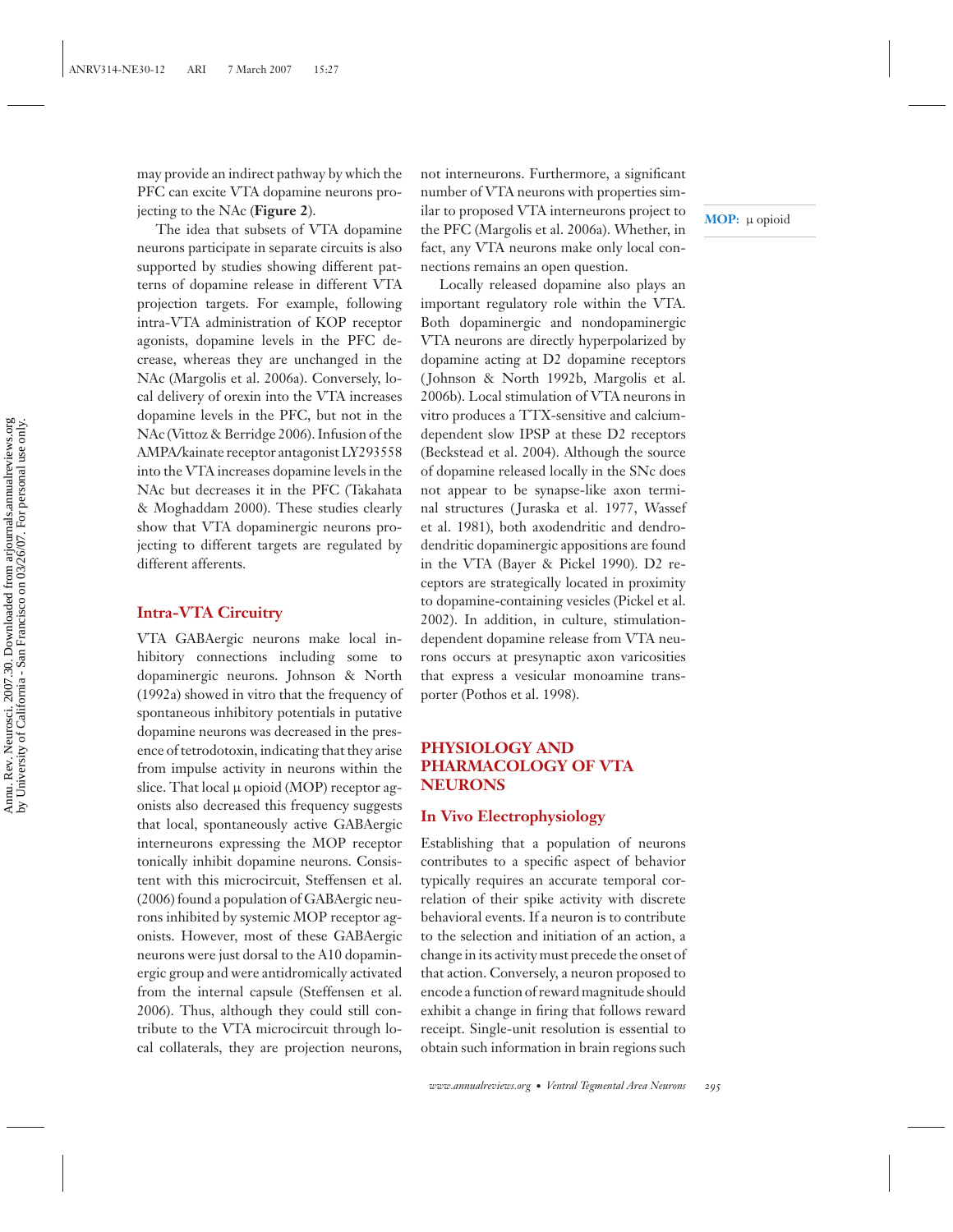as the VTA, which have intermixed populations of neurons that vary in their connectivity and neurotransmitter content. In fact, in vivo single-unit recordings have strongly influenced current views of the function of midbrain dopamine neurons (Schultz 1998, 2002). Most of these studies have involved recordings in the SNc of awake behaving primates, however, similar responses have been reported in rat SNc and in the VTA of both species (Pan et al. 2005, Schultz 1998). Neurons in the SNc and VTA show transient changes in discharge under a variety of conditions including novel or otherwise salient sensory stimuli such as unexpected rewards, stress, and noxious stimuli (Anstrom & Woodward 2005, Horvitz 2000, Ungless 2004).

Most relevant to the topic of this review, SNc and VTA neurons exhibit transient increases in firing on receipt of an unpredicted reward (e.g., fruit juice to a thirsty monkey) (Bayer & Glimcher 2005, Mirenowicz & Schultz 1994, Schultz et al. 1993). After training in a paradigm in which sensory cues are consistently presented prior to reward delivery or availability, these neurons show robust responses to the reward-predictive cue (Ljungberg et al. 1992, Schultz et al. 1993, Takikawa et al. 2004). These firing patterns are consistent with two distinct functions: signaling delivery of a reward that is better than expected, and signaling available reward. Reward-predictive activity could promote appetitive behavior, and activity encoding unexpected reward magnitude could contribute to reinforcement.

The evidence implicating VTA neurons in promoting and reinforcing appetitive behaviors is based on the correlation of VTA neuronal firing with the relevant behaviors, as well as on studies of dopamine release and of dopamine agonist and antagonist effects on behavior. The assumption that VTA neurons recorded in vivo are dopaminergic is very attractive because, if true, it would allow the activity in those neurons to be related in a causal manner to the behavior of interest using pharmacological methods (e.g., using dopamine receptor antagonists or depletion in target nuclei). However, drawing such a conclusion requires that the VTA neurons in question be correctly identified with respect to both their dopamine content and their projection target. These issues are both currently problematic (Margolis et al. 2006b and see below). Because of this, prior to discussing specific functions attributed to VTA neurons we review some of the major difficulties that limit our ability to relate in vivo VTA recordings to behavioral studies that manipulate dopamine.

## **Identifying Dopaminergic Neurons**

The electrophysiological properties of dopamine neurons were first characterized in the SNc, where about 90% of neurons are dopaminergic (Margolis et al. 2006b). The initial assignment of such properties to dopamine neurons was based on indirect in vivo studies in rat SNc and SNr using the dopamine neuron-selective neurotoxin, 6-hydroxydopamine (6-OHDA) (Guyenet & Aghajanian 1978). Two distinct electrophysiological profiles were observed: type I neurons with wide action potentials, slow axonal conduction velocity, and a slow firing rate with intermittent burst-like activity; and type II neurons expressing a briefer action potential, higher firing rate, and faster conduction velocity. After 6-OHDA lesions of the MFB, the proportion of antidromically stimulated type I cells decreased greatly, whereas the proportion of type II cells was preserved. These data indicated that type I neurons were dopaminergic. Grace & Bunney confirmed the neurotransmitter content of SNc neurons directly using intracellular recordings both in vivo (1980) and in vitro (1983). After intracellular recording, SNc neurons were labeled and then processed cytochemically. SNc type I neurons were confirmed to be dopaminergic. Type II neurons recorded in the SNr were subsequently confirmed as GABAergic (Richards et al. 1997). Later in vitro studies in the SNc yielded another physiological marker: a hyperpolarization-activated,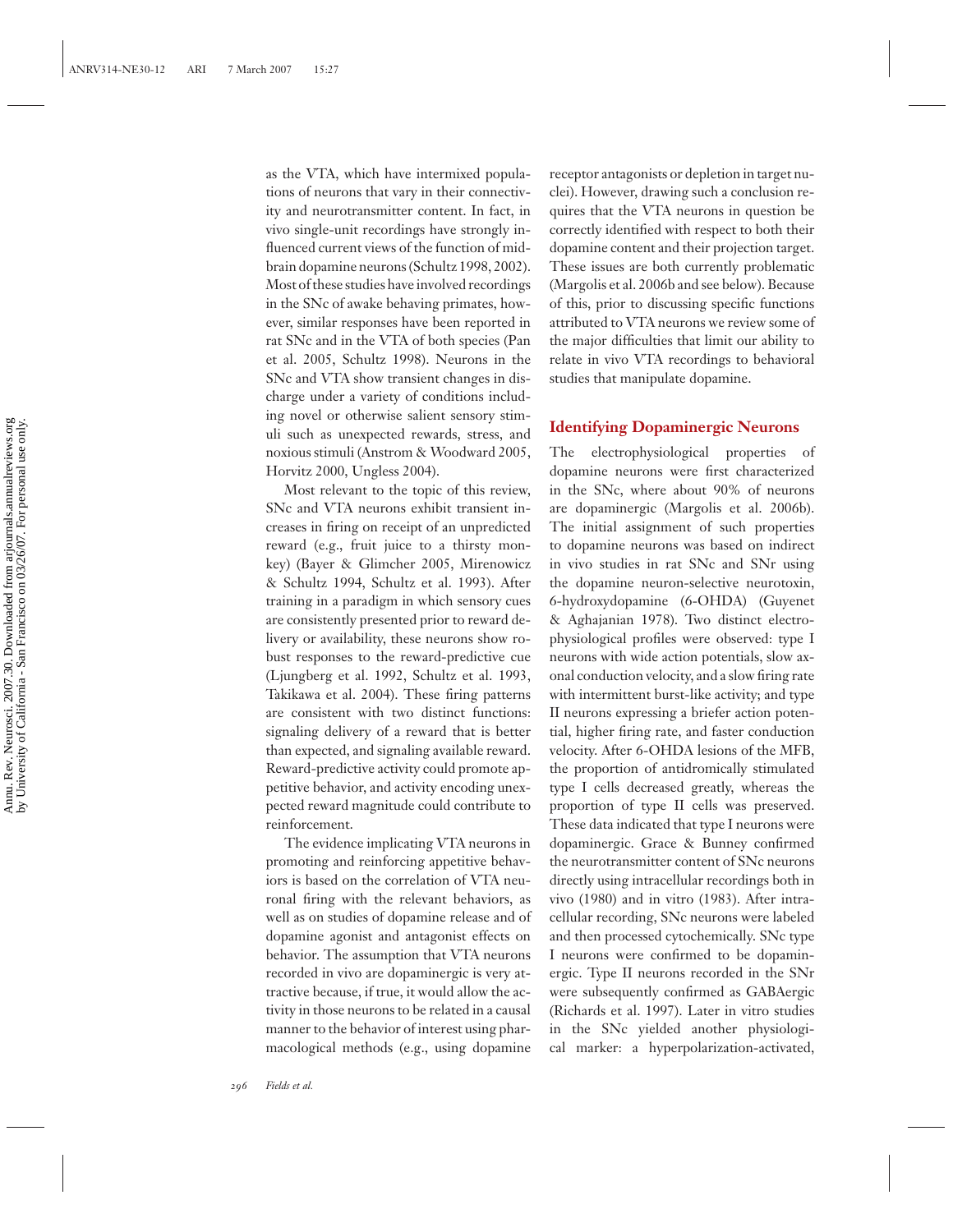nonspecific cation current (*I*h). The *I*<sup>h</sup> was found in type I, but not type II, SNc neurons (Lacey et al. 1989).

In many electrophysiological studies, VTA neurons are identified as dopaminergic using the criteria developed for the SNc. However, in vitro work utilizing immunocytochemistry for tyrosine hydroxylase (TH), a marker of dopaminergic neurons, has clearly shown that many VTA neurons with these properties are not dopaminergic. In the VTA, neurons lacking an *I*<sup>h</sup> are nondopaminergic (but see Jones & Kauer 1999), and all dopaminergic neurons express an *I*h. However, a significant number of nondopaminergic neurons in the VTA also express an *I*<sup>h</sup> ( Johnson & North 1992b; Jones & Kauer 1999; Margolis et al. 2003, 2006a,b). Furthermore, the long action potential duration characteristic of dopamine neurons in the SNc does not reliably distinguish dopamine-containing from other neurons in the VTA (Johnson & North 1992b; Margolis et al. 2006a,b). Although Ungless et al. (2004), using juxta-cellular recording and TH immunocytochemistry in vivo, reported a tendency for dopaminergic neurons to have longer action potential durations compared with nondopaminergic VTA neurons, the two populations in that study were overlapping. In contrast, using whole cell recording in vitro, we found no differences in action potential duration between TH positive and TH negative VTA neurons (Margolis et al. 2006b).

Another problematic criterion used to identify VTA dopaminergic neurons is inhibition by a dopamine D2 agonist (Bunney et al. 1973). We found that some VTA dopamine neurons were not inhibited by a dopamine D2 receptor agonist, and many nondopamine VTA neurons were inhibited (Margolis et al. 2006b). On the other hand, postsynaptic hyperpolarization of VTA neurons by the KOP receptor agonist U69593 is restricted to a subpopulation of TH-positive neurons (Margolis et al. 2003, 2006a). Whereas this criterion is useful in vitro, it may be less so in vivo because KOP receptor agonists also inhibit glutamate

release onto nondopaminergic VTA neurons (Margolis et al. 2005).

In summary, in the VTA the absence of an *I*<sup>h</sup> reliably identifies a neuron as nondopaminergic, and direct hyperpolarization by KOP receptor agonists identifies a subset of dopamine neurons, but there are currently no physiological or pharmacological criteria that can be used to identify all dopaminergic neurons. Until this problem is solved, in vitro studies should use a cytochemical marker such as TH to identify a neuron as dopaminergic. Where feasible, a similar approach should be used in vivo, although this is a major technical challenge, especially in awake behaving animals. The best approach for in vivo VTA recordings is to include all detected neurons in the analysis and accept that any firing patterns observed may be derived from either dopaminergic or nondopaminergic neurons.

# **Regulation of Extracellular Dopamine Concentration in Target Sites**

Even if the assumption that VTA neurons with particular firing patterns are dopaminergic turns out to be correct, correlating these patterns of activity to behavioral events is not straightforward. This is because the relatively slow kinetics of dopamine's clearance from the synapse make its postrelease regulation a major determinant of the time course of its synaptic action.

In fact, dopamine transients are slow and can act on distant cellular targets before being removed from the extracellular space. Single pulse stimulation of the VTA or MFB results in dopamine transients in the NAc lasting several seconds, and similar transients occur in behaving animals either spontaneously, after stimulus presentation, or just prior to operant behavior (Phillips et al. 2003; Robinson et al. 2001, 2002; Roitman et al. 2004). Investigators have detected relatively small "spontaneous" dopamine events that last on the order of 500 ms in the dorsal striatum, NAc and the olfactory tubercle (Robinson et al.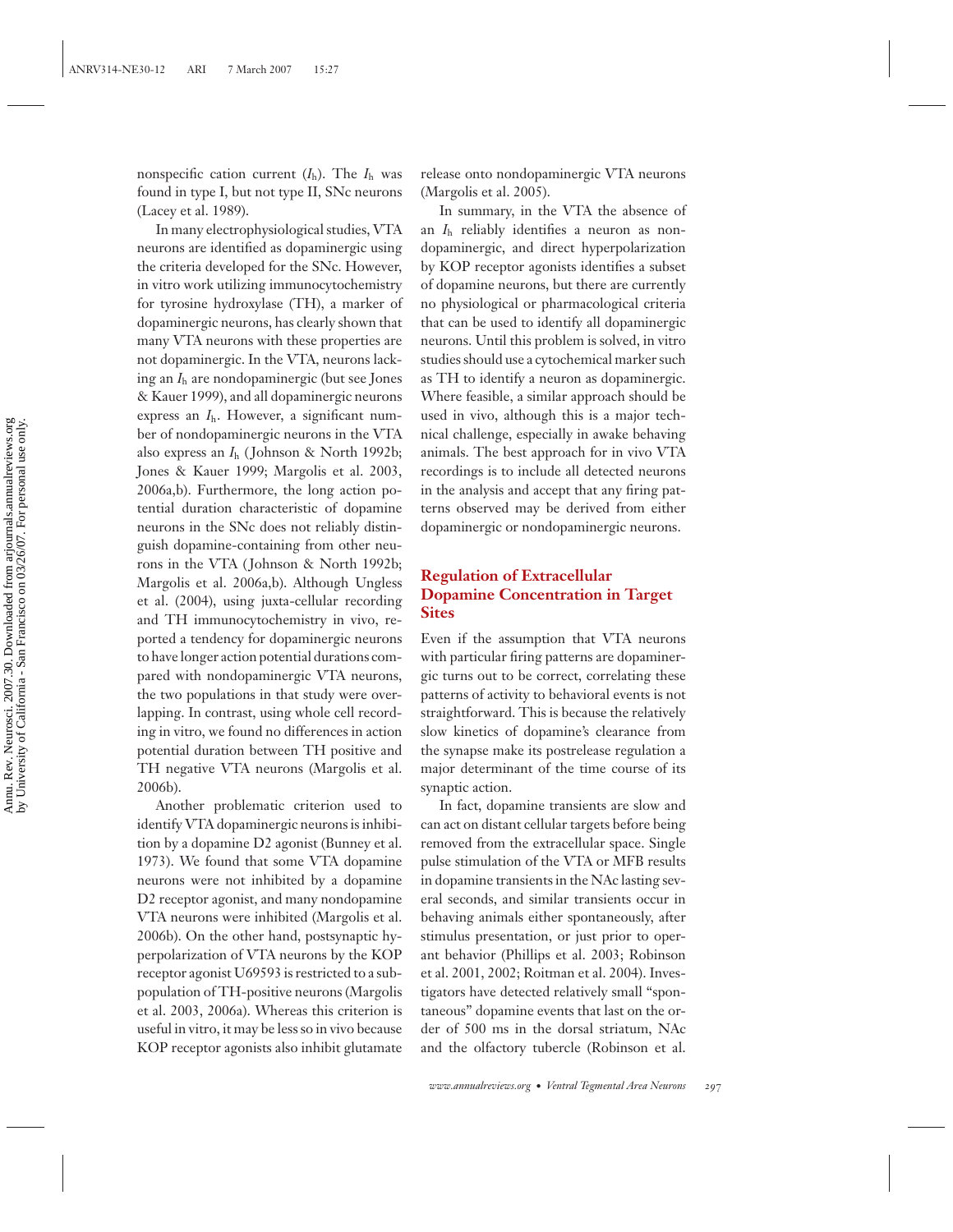2002). In comparison, the time course for glutamate release is on the order of 1 ms (Clements 1996). The volume and time course of dopamine release has been mathematically modeled as a diffusion system with a single constant reuptake rate for the dopamine transporter (Garris et al. 1994). This model suggests that even a single vesicle of dopamine can result in dopamine diffusion to extrasynaptic sites. Thus, compared with neurotransmitters such as glutamate and GABA, that act at ligand-gated channels and are rapidly removed from the synaptic cleft, the dopamine signal is both spatially and temporally diffuse. This conclusion is confirmed by comparisons of voltammetric measurements of dopamine in behaving animals with the firing of putative dopamine neurons in similar situations. For instance, although the bursts exhibited by rat VTA neurons during free-run operant or cue-responding tasks rarely exceed 200 ms in duration (Hyland et al. 2002, Pan et al. 2005), the dopamine transients measured in the NAc during similar tasks last several seconds (Phillips et al. 2003, Roitman et al. 2004) (although it is possible that briefer or smaller signals occur below the limit of detection). Presumably, then, the firing of a single dopamine neuron can produce a dopamine signal that affects many neurons by volume transmission and has a prolonged time course.

Several factors further complicate analysis of the temporal relationship between dopamine neuron firing and the action of the dopamine released. First, the amount of dopamine release depends critically not just on the instantaneous firing rate, but also on the neuron's recent firing history (Montague et al. 2004b). Second, the density of dopamine transporters is highly variable in different brain regions. For instance, they are much lower in the PFC than in the NAc (Sesack et al. 1998), which may explain why dopamine signals tend to be shorter in the NAc than in the PFC (Cass & Gerhardt 1995). Finally, dopamine release can be modulated by activating receptors on dopamine terminals (**Figure 3**). Dopamine terminals express D2 autoreceptors that inhibit release of dopamine (e.g., Kennedy et al. 1992). Also, dynorphin released from axon collaterals of MSNs within the NAc acts at KOP receptors to inhibit release from dopamine axon terminals (Di Chiara & Imperato 1988, Spanagel et al. 1992). Ultrastructural studies have also demonstrated NMDA receptors on TH-positive varicosities in the NAc (Gracy & Pickel 1996), and local application of glutamate enhances NAc dopamine release (Imperato et al. 1990, Youngren et al. 1993). Consistent with these observations, electrical stimulation of the basolateral amygdala (BLA), which sends glutamatergic projections to the NAc, increases dopamine levels in the NAc. This effect is not blocked by inactivation of the VTA but is blocked by infusion of glutamate receptor antagonists within the NAc (Howland et al. 2002). These data suggest that beyond the temporal pattern of action potentials in VTA neurons, release of dopamine from their terminals can be regulated by a variety of mechanisms. This complicates the interpretation of in vivo VTA recordings and emphasizes the critical importance of temporally precise measurements of dopamine at its site of action.

# **Synaptic Actions of Dopamine in VTA Target Nuclei**

Because the cellular effects of dopamine receptor activation in the NAc and PFC have been reviewed extensively (Nicola et al. 2000, 2004a; O'Donnell 2003; Seamans & Yang 2004), we give only a brief overview here. In the NAc, dopamine presynaptically inhibits the release of glutamate as well as GABA onto MSNs (Harvey & Lacey 1996, Nicola et al. 1996, Nicola & Malenka 1997, Pennartz et al. 1992). The net effect of this presynaptic modulation by dopamine depends critically on the firing frequency of the MSN's afferents (Hjelmstad 2004). In addition, dopamine postsynaptically excites NAc MSNs by inhibiting a slow A-type potassium current that is active when the neuron is depolarized (Hopf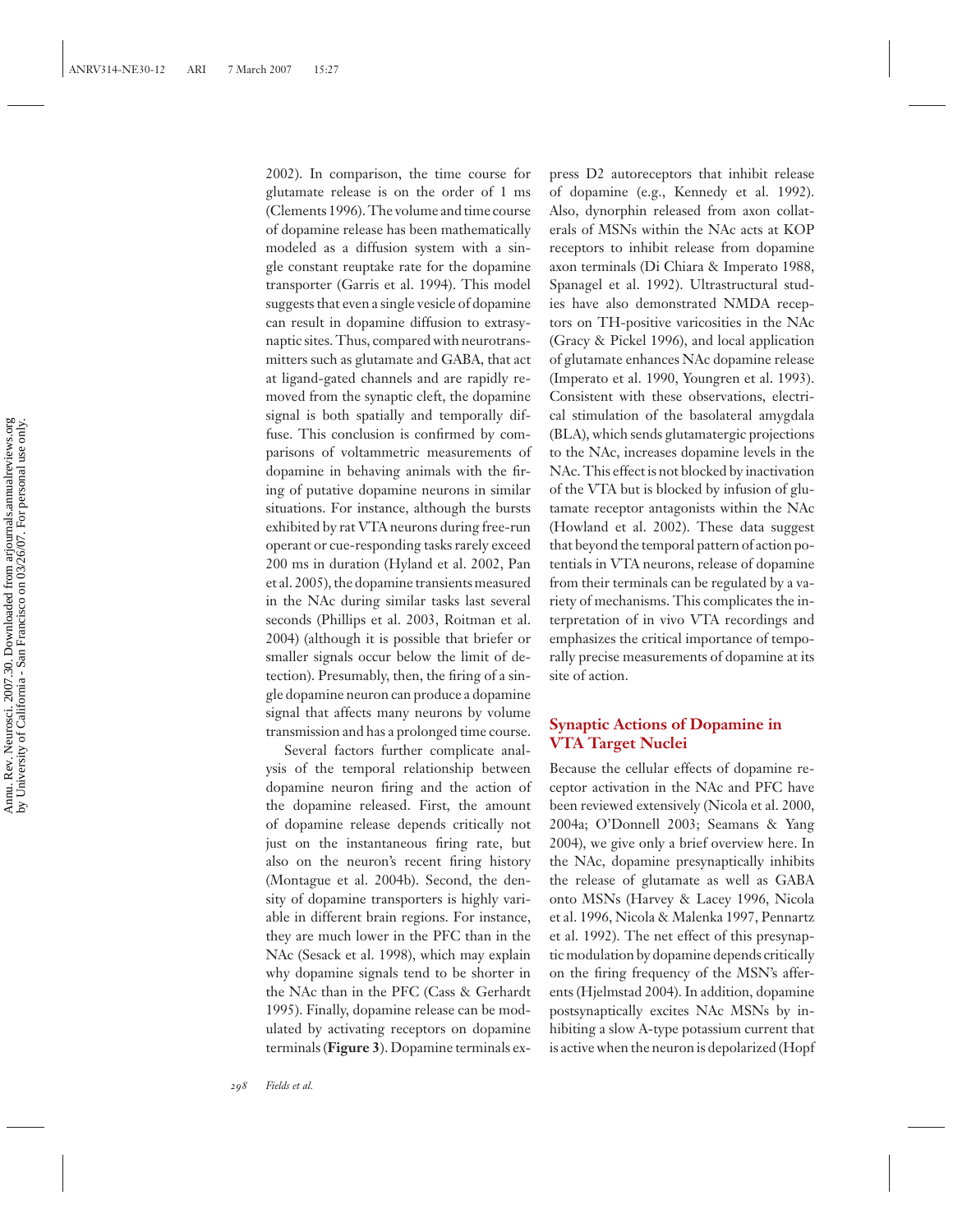et al. 2003). How these actions of dopamine integrate to alter the firing of NAc MSNs in vivo is unclear, but its function depends critically on the level of synaptic inputs and resting membrane potential of the neuron.

In the PFC, dopamine's effect depends on the neuron's activation state (Seamans & Yang 2004). Intracellular in vivo recordings show that some PFC neurons are bistable, switching between a depolarized and a hyperpolarized membrane potential. These neurons show no change in spontaneous firing rate after VTA stimulation, but they do show dopamine-dependent enhanced firing to depolarizing pulses (Lavin et al. 2005). The enhancement lasts for at least 35 min following a VTA stimulation protocol that raises dopamine levels in the PFC for less than 10 s. In contrast, PFC neurons that are not bistable show a decrease in spontaneous activity following this VTA stimulation protocol.

One important conclusion from these studies is that in contrast to classical amino acid neurotransmitters such as glutamate and GABA, there are apparently no dopaminemediated rapid transient postsynaptic potentials. Rather, dopamine's action on target neurons is critically dependent on concomitant activity in other afferents to those neurons.

−−−−−−−−−−−−−−−−−−−−−−−−−−−−−−−−−→

#### **Figure 3**

Interactions between dopamine and glutamate release in the NAc. *A*: Dopamine, released from dopaminergic VTA neurons (DA), inhibits glutamate (Glu) release through presynaptic D1-like receptors. It acts on postsynaptic dopamine receptors on medium spiny neurons (MSNs) and feeds back onto D2 autoreceptors to inhibit dopamine release. *B*: Glutamate release not only excites MSNs, but also regulates its own release through metabotropic glutamate receptors (mGlu) and can enhance dopamine release through NMDA receptors. *C*: Both glutamate and dopamine release can be modulated by opioid peptides released from MSN axon collaterals. An action on κ opioid receptors, presumably by dynorphin from MSNs, inhibits dopamine release. A different population of MSNs releases enkephalin, which can act at both μ and delta δ receptors to inhibit glutamate release.

Furthermore, interpreting the impact of VTA neuron activity on neurons in target nuclei is limited by uncertainties about the temporal characteristics of dopamine kinetics and the time course and sign of its synaptic action. Thus, determining how the firing of



*www.annualreviews.org* • *Ventral Tegmental Area Neurons 299*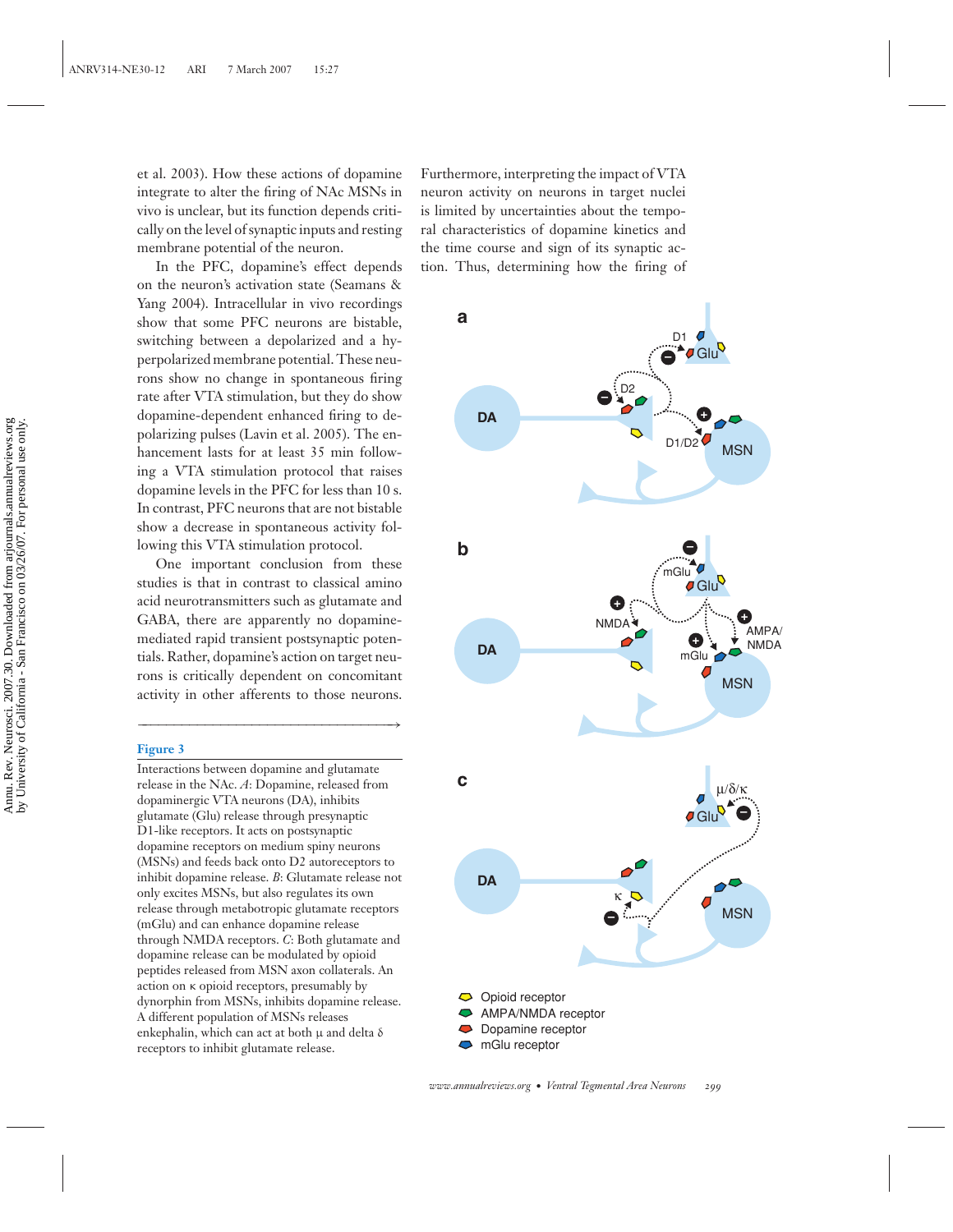**CPP:** conditioned place preference

dopamine neurons contributes to behavior presently requires an integrated approach. This involves electrophysiology in both VTA and target nuclei, the use of receptor-selective antagonists, and the measurement of local dopamine concentration using methods having sufficient temporal resolution.

# **THE VTA AND POSITIVE REINFORCEMENT**

Consistent with a role in positive reinforcement, in vivo recordings show that VTA neurons fire when animals receive an unexpected reward (Mirenowicz & Schultz 1994, Schultz et al. 1993). Direct evidence supporting this view is derived largely from two types of behavioral experiments. In one type, sensory stimuli paired with passive reward delivery acquire the power to promote appetitive behaviors. One example of this is the conditioned place preference paradigm (CPP), in which animals acquire approach behavior to a location previously paired with reward. A variety of manipulations that increase VTA dopamine neuron activity or dopamine concentration in the NAc can produce CPP. In the other experimental paradigm, the probability of behavioral responses that the animal "spontaneously" emits is increased if that behavior results in reward receipt. A widely used example of this type is drug self-administration, in which animals learn to carry out an operant action (e.g., press a lever) prior to reward delivery. Animals will self-administer drugs that activate VTA neurons and that raise dopamine levels in VTA target sites.

#### **In Vivo Recordings**

In vivo recording data are consistent with the idea that SNc and VTA neurons contribute to positive reinforcement (Schultz 1998, 2002). SNc and VTA neurons fire transiently immediately following receipt of an unpredicted reward (Mirenowicz & Schultz 1994, Schultz et al. 1993). This increase in firing scales with the magnitude of reward received (e.g., volume of juice; Tobler et al. 2005). No excitation is observed if the reward is fully predicted by a cue. Furthermore, if the predicted reward is withheld, the same neurons show a pause in firing at the time of the expected reward. If the predicted reward occurs earlier or later than expected, reward also causes a transient increase in the firing of these neurons (Hollerman & Schultz 1998). This pattern of firing suggests that the neuron encodes a reward prediction error, defined as the difference between the predicted reward value (probability x magnitude) and the magnitude of the reward received. This firing pattern meets the formal requirements of the temporal difference model developed for machine learning (Montague & Berns 2002, Montague et al. 2004a, Schultz 2002) and is consistent with a role for these neurons in signaling positive reinforcement. For example, if one expects a reward of a certain value following behavior X, and the value received is greater than predicted by the recent history of outcome values for behavior X in the same context, the future probability of behavior X increases (positive reinforcement). In one test of this idea, Fiorillo et al. (2003) trained monkeys with different visual cues indicating different probabilities of juice delivery. They found that the response of SNc and VTA neurons to juice delivery varies inversely with the probability of reward predicted by the preceding visual cue.The less certain the reward (i.e., the lower its predicted value), the greater is the discharge of these neurons immediately following reward delivery.

Although confirming the increased firing for rewards that exceed predicted value, more recent studies have not demonstrated a strong relation between inhibition of VTA and SNc neurons and the degree to which the received reward falls below its predicted value (Bayer & Glimcher 2005, Satoh et al. 2003). Furthermore, in rodents, Pan et al. (2005) found that during learning, VTA neurons continued to show excitations to delivery of rewards that were fully predicted. In summary, although researchers disagree about the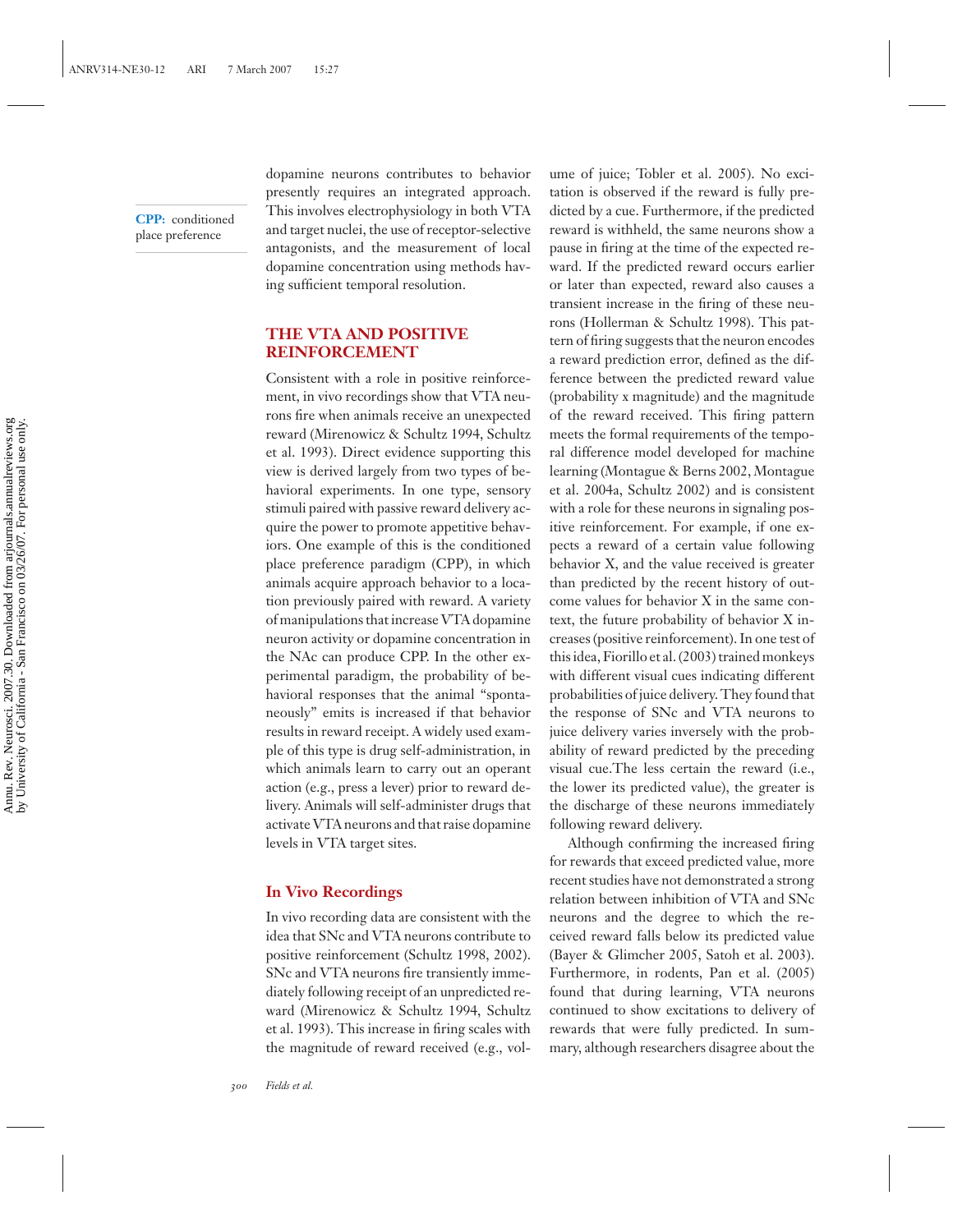existence of populations of VTA neurons with firing patterns that fulfill the specific requirements of the reward prediction error hypothesis and temporal difference model, they generally agree that populations of VTA neurons encode some aspect of the magnitude of a received reward and how unexpected it is. This pattern is consistent with a role for VTA and SNc neurons in positive reinforcement.

#### **Behavioral Pharmacology**

Much of the behavioral pharmacology literature relevant to reinforcement has focused on the contribution of the dopaminergic projection from the VTA to NAc. Early experiments showed that nonselective dopamine receptor antagonists affected simple operant tasks such as fixed ratio 1 (FR1) for food reward (i.e., one lever press required for reward). Systemically administered dopamine antagonists reduced these previously learned responses (Wise 1982). Because reinforcement is considered necessary to prevent extinction of operant behavior, this result argues that dopamine is necessary for reinforcement. However, whereas dopamine may be required for positive reinforcement in these tasks, the dopaminergic projection to the NAc is not. For example, FR1 performance for food reward in trained animals is unaffected by dopamine depletion or microinjection of dopamine antagonists into the NAc (Aberman & Salamone 1999, Hernandez et al. 2005, Roberts et al. 1977, Smith-Roe & Kelley 2000, Yun et al. 2004a).

Although the VTA-to-NAc dopaminergic projection is not required to sustain appetitive behaviors by reinforcement, it is required for learning novel tasks in some paradigms. Indeed, blockade of NAc D1 receptors during training slows FR1 task acquisition (Hernandez et al. 2005, Smith-Roe & Kelley 2000). One critical caveat in the interpretation of this type of experiment is that if the D1 receptor antagonist prevents the motor performance of the action it cannot be reinforced. One approach to address this issue is to inject dopamine antagonists into the NAc just after the training session is complete. Although FR1 performance is unaffected by immediate post-training infusion of D1 receptor antagonists (Hernandez et al. 2005), post-training injection of dopamine antagonists into the NAc impairs learning of some maze tasks (Setlow & McGaugh 1998, 2000) and Pavlovian approach behavior (Dalley et al. 2005). Because in these studies the animal is never under the influence of the antagonist during its interactions with the training environment and reward receipt, the positive result implicates mesolimbic dopamine in positive reinforcement and avoids the problem of impaired performance.

The motor-impairment problem does not apply to the CPP paradigm. In this paradigm, the animal experiences a drug while confined to one room of a two- or three-room apparatus. Vehicle administration is paired with one of the other rooms as a control for novelty, handling, and manipulation. After conditioning, the animal is allowed to explore all rooms freely. If it spends more time in the drug-paired room, this is evidence for reinforcement of an association between the drug and the sensory stimuli in that room. Thus, reinforcement occurs without the requirement that the animal take any action during training. Administration of a variety of dopamine antagonists either systemically or into the NAc during conditioning significantly impairs the acquisition of CPP, including CPP induced by opioids such as morphine and psychostimulants (reviewed by Tzschentke 1998). These data support a role for dopamine in reinforcement that is independent of an effect on motor performance.

# **μ Opioid Receptor Agonists Activate VTA Dopamine Neurons and Produce Positive Reinforcement via the NAc**

Systemic administration of MOP receptor agonists produces CPP and disinhibits a subset of VTA neurons (Gysling & Wang 1983,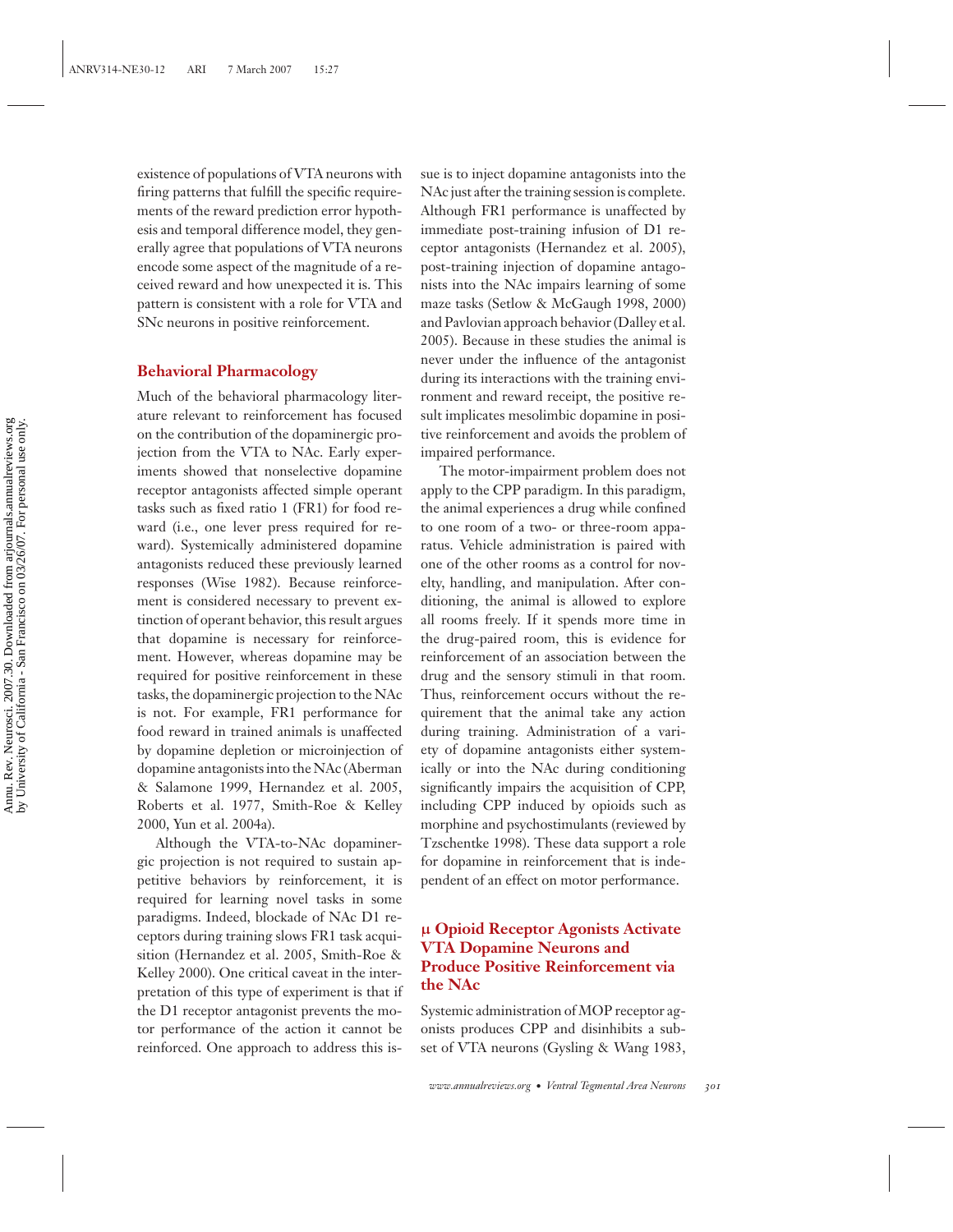Matthews & German 1984) (but see Kiyatkin & Rebec 2001). Microinjection of MOP receptor agonists directly into the VTA also elicits robust CPP (Hand et al. 1989, Shippenberg & Herz 1987), and rodents will learn to self-administer both MOP and δ opioid receptor agonists directly into the VTA (reviewed in McBride et al. 1999, Wise 2004). Dopamine is likely involved in these forms of reinforcement because both systemic opioid administration and enkephalin microinjection directly into the VTA produce CPP that is blocked by systemic dopamine antagonists (Ashby et al. 2003, Phillips et al. 1983, Tzschentke 1998).

This evidence demonstrates that a population of VTA dopaminergic neurons can contribute to positive reinforcement but does not specify the relevant projection targets of these neurons. At least some of the CPP-relevant VTA dopaminergic neurons project to the NAc because systemic and intra-VTA MOP receptor agonists increase NAc dopamine levels (Chefer et al. 2005, Devine et al. 1993, Di Chiara & Imperato 1988, Latimer et al. 1987, Leone et al. 1991, Spanagel et al. 1992), and local activation of dopamine receptors in the NAc (using psychostimulants or dopamine agonists) can elicit CPP (Chefer et al. 2005, Tzschentke 1998). Accordingly, we recently demonstrated in vitro that MOP receptor agonists directly activate (disinhibit) VTA dopamine neurons that project to the NAc (Margolis et al. 2004). Furthermore, in rats pre-exposed to MOP receptor agonists and in a withdrawal state, the acquisition of CPP induced by MOP receptor agonists in the VTA is blocked by a nonselective dopamine receptor antagonist microinjected into the NAc (Laviolette et al. 2002). More recently, using a single trial conditioning paradigm in opioid-naïve rats, acquisition of morphine CPP was blocked by the selective dopamine D1 receptor antagonist SCH 39,166 injected into the NAc shell (Fenu et al. 2006). These findings strongly argue that the VTA dopaminergic projection to the NAc is sufficient to produce reinforcement; however,

they leave open the question of whether it is necessary.

## **Alternative VTA Circuits for Positive Reinforcement**

VTA dopaminergic neurons projecting to targets other than the NAc can produce positive reinforcement. MOP agonist microinjection into the VTA activates dopaminergic neurons that project to the PFC and increases dopamine levels in the PFC (Chefer et al. 2005, Latimer et al. 1987, Margolis et al. 2004). Furthermore, animals self-administer cocaine directly into the PFC, an effect blocked by local dopamine depletion (see Tzchentke 2000 for review).

Systemic or intra-VTA morphine can also produce dopamine-independent CPP (Hnasko et al. 2005, Mackey & van der Kooy 1985, Nader & van der Kooy 1997, Olmstead & Franklin 1997). Although the projection target for the relevant VTA neurons is uncertain, one possibility is the PFC. We have demonstrated in vitro that a local action of MOP receptor agonists in the VTA inhibits a population of nondopaminergic neurons projecting to the PFC (Margolis et al. 2004). In addition, although systemic morphine CPP is unaffected by PFC dopamine depletion, it is blocked by excitotoxic lesions of PFC, consistent with a role for a nondopaminergic VTA-to-PFC projection (Tzchentke 2000). Furthermore, in opioid-naïve rats, CPP produced by injection of morphine into the VTA can be insensitive to dopamine antagonists and is instead blocked by lesions of the PPTg (Nader & van der Kooy 1997). Because the PPTg receives a major input from PFC, the nondopaminergic VTA projection to the PFC might contribute to this positive reinforcement via the PPTg.

In addition to the NAc and PFC, selfadministration and place preference studies indicate that other VTA projection targets, including the olfactory tubercle, ventral pallidum, central nucleus of the amygdala, and dorsal hippocampus, can contribute to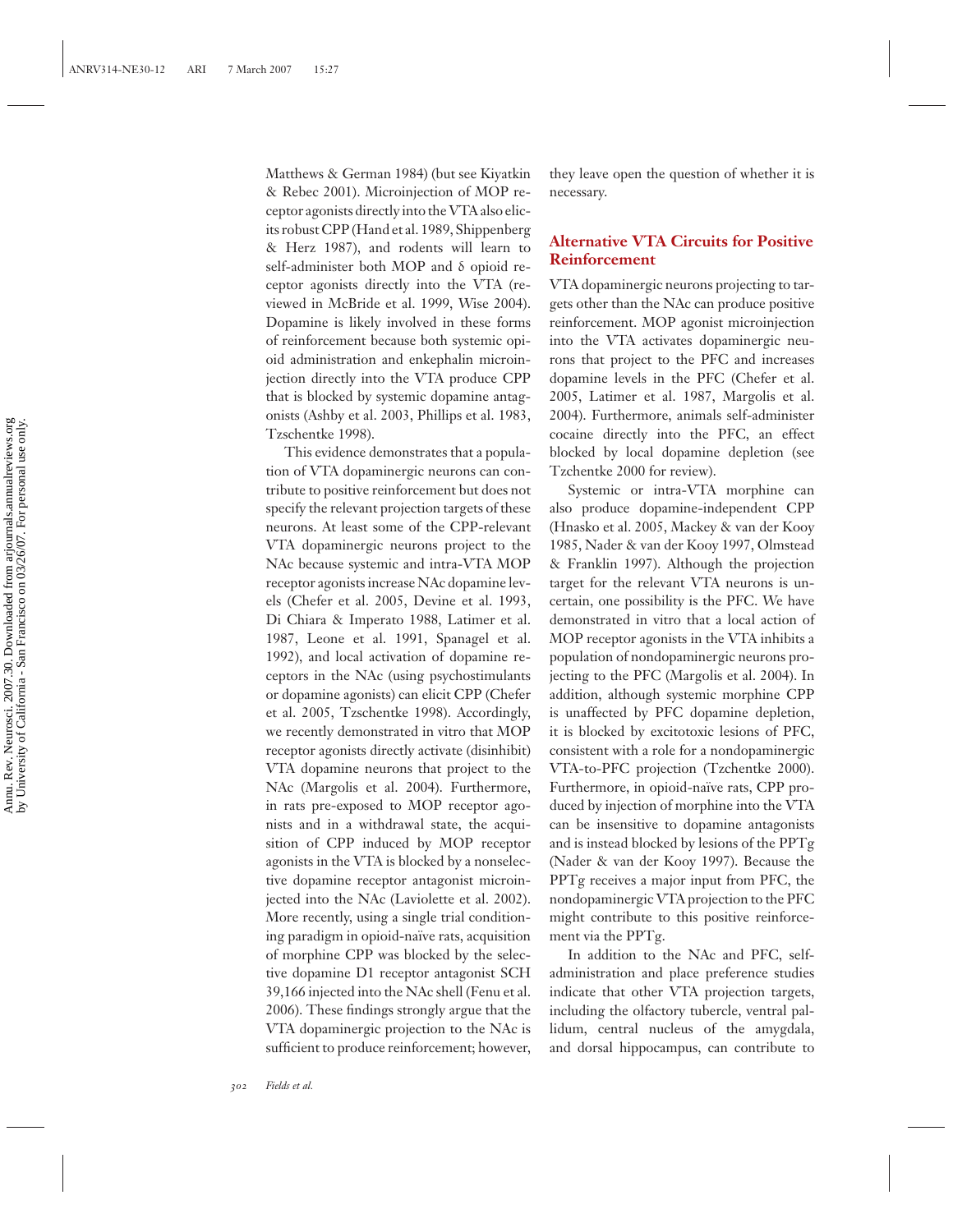positive reinforcement (McBride et al. 1999, Wise 2004, Zarrindast et al. 2003). Much less information is available about the relevant circuitry underlying these actions, and they are not reviewed further here.

#### **Dopamine and Synaptic Plasticity**

Given that the VTA to NAc projection can contribute to positive reinforcement, one simple possibility is that VTA neurons facilitate a change in synaptic strength in the NAc and that that change underlies positive reinforcement. In fact, glutamatergic synapses onto NAc MSNs do exhibit both long-term potentiation (LTP) and long-term depression (LTD). High-frequency stimulation of excitatory afferents that produce depolarization sufficient to activate NMDA receptors can potentiate the AMPA receptor–mediated EPSP (Pennartz et al. 1993). The voltagedependent blockade of NMDA receptors can also be overcome by directly depolarizing the postsynaptic neuron. Pairing this depolarization with afferent stimulation also results in LTP (Kombian & Malenka 1994, Li & Kauer 2004). Multiple forms of LTD have been observed in the NAc. Synaptic stimulation associated with moderate postsynaptic depolarization results in a form of LTD that is dependent on NMDA receptors and postsynaptic calcium (Thomas et al. 2001). Another NMDA receptor-independent form of LTD can be induced by high-frequency synaptic stimulation through the activation of group 2 metabotropic glutamate receptors (Robbe et al. 2002). This form of LTD is presynaptic, resulting in a reduction in the probability of glutamate release.

Despite the demonstration of synaptic plasticity in the NAc, currently no evidence links these changes to activity in VTA neurons, or for that matter to positive reinforcement as measured at the behavioral level. Dopamine antagonists do not alter tetanus-induced LTP in the NAc (Pennartz et al. 1993), and dopamine itself has no effect on either tetanus-induced (Pennartz

et al. 1993) or pairing-induced (Li & Kauer 2004) LTP. Likewise, neither the NMDA receptor–dependent nor metabotropic glutamate receptor–dependent forms of LTD are affected by dopamine receptor antagonists (Robbe et al. 2002, Thomas et al. 2000). Although these data argue against the idea of a dopamine-dependent modulation of synaptic plasticity in the NAc, dopamine could modulate activity-dependent synaptic plasticity by suppressing inhibitory inputs (Hjelmstad 2004, Nicola & Malenka 1997), thus allowing sufficient depolarization to activate NMDA receptors. In this regard, it is relevant that in the negative experiments discussed above, GABAA receptors were pharmacologically blocked.

As mentioned above, VTA projections to target regions other than the NAc can contribute to positive reinforcement, and in some of these regions dopamine modulation of synaptic plasticity has been demonstrated. In the hippocampus, LTP is modulated by D1 receptors (reviewed in Lisman & Grace 2005). Within the amygdala, dopamine gates LTP by depressing feed-forward inhibition produced by local interneurons (Bissiere et al. 2003). Finally, in the PFC, dopamine can enhance LTP (Huang et al. 2004, Otani et al. 2003) and D1 receptor antagonists reduce LTP (Huang et al. 2004).

In summary, dopaminergic VTA neurons projecting to the NAc can promote positive reinforcement. Other subpopulations of VTA neurons can also mediate both dopamine-dependent and -independent positive reinforcement through projections to targets other than the NAc. The synaptic mechanism by which VTA neurons contribute to positive reinforcement is unknown. Although dopamine-dependent changes in synaptic strength have been demonstrated in the PFC, hippocampus, and amygdala, there are no experimental results that link these changes to positive reinforcement observed at the behavioral level. Future progress in understanding how VTA neurons contribute to reinforcement of appetitive behaviors will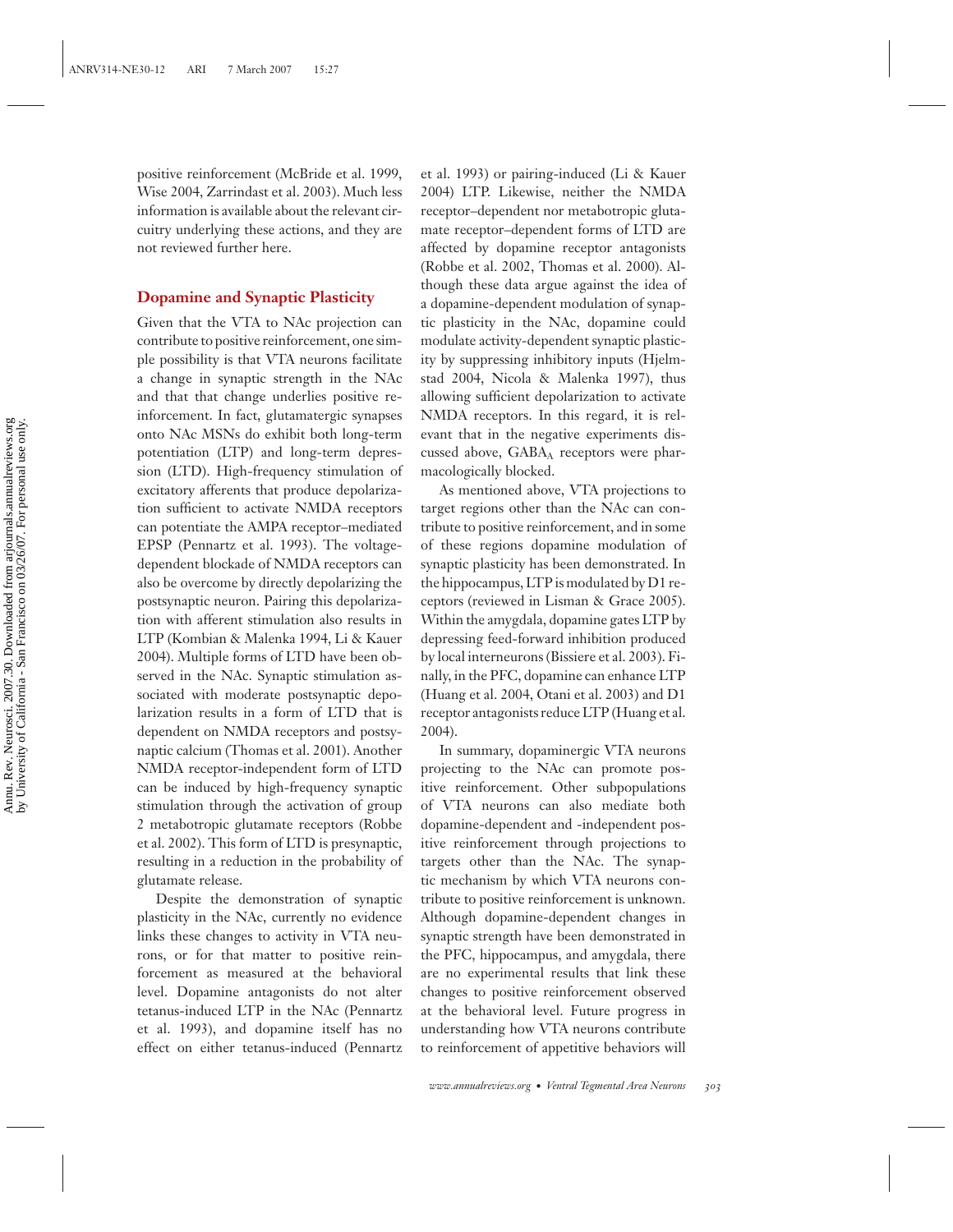require attention to these specific questions of circuitry and synaptic function.

# **VTA NEURONS AND EXPRESSION OF LEARNED APPETITIVE BEHAVIORS**

# **VTA Neurons Promote Performance of Learned Appetitive Behaviors**

Subpopulations of SNc and VTA neurons in primate and rat are transiently excited by reward-predictive sensory cues, and these excitations are larger when the predicted reward is either larger or more likely (Fiorillo et al. 2003, Kawagoe et al. 2004, Morris et al. 2006, Pan et al. 2005, Satoh et al. 2003, Schultz et al. 1998, Tobler et al. 2003). This pattern of firing is consistent with a causal role for these neurons in promoting learned appetitive behavior (McClure et al. 2003).

#### **NAc Dopamine and Appetitive Behavior**

Some of the neurons responding to rewardpredictive cues are likely dopaminergic neurons that project to the NAc because voltammetric measurements have demonstrated transient elevations in NAc dopamine in response to such cues (Phillips et al. 2003, Richardson & Gratton 1996, Roitman et al. 2004). Appetitive behavioral responses (lever press or nose poke) to a reward-predictive discriminative stimulus (DS) are significantly reduced by infusion of dopamine antagonists into the NAc or by reversible inactivation of the VTA (Yun et al. 2004a,b). These results directly tie the firing of VTA dopaminergic neurons to behaviors initiated by rewardpredictive cues. They are consistent with other experiments showing that responding to salient sensory cues is impaired by disruption of NAc dopamine function in several tasks, including Pavlovian approach (Di Ciano et al. 2001, Parkinson et al. 2002) and conditioned avoidance ( Jackson et al. 1977, Wadenberg et al. 1990). These dopamine effects may be specific to responding elicited by sensory cues. In well-trained animals, performance on tasks such as FR1, which involve apparently identical motor actions (e.g., lever pressing and reward consumption) but without the requirement to respond to cues, are unimpaired by reduction of NAc dopamine function (Aberman & Salamone 1999, Hernandez et al. 2005, Roberts et al. 1977, Smith-Roe & Kelley 2000, Yun et al. 2004a). Taken together, these experiments provide powerful support for the idea that the VTA dopaminergic neurons projecting to the NAc promote responding to salient outcome-predictive cues (see Ikemoto & Panksepp 1999, Nicola 2007 for further discussion).

Consistent with the idea that the VTA to NAc dopamine projection facilitates cue responding, in a modified DS task, increasing NAc dopamine levels increased the percentage of reward-predictive cues to which the animal responds (Nicola et al. 2005). Raising dopamine levels using amphetamine injected into the NAc shell also increased responding to reward-predictive cues during Pavlovian-instrumental transfer. In these experiments, rats were first trained to press a lever for sucrose reward (instrumental conditioning) in the absence of an explicit conditioned sensory stimulus (CS). They were then separately trained to associate a CS with noncontingent sucrose delivery (Pavlovian conditioning). Following this training, CS presentation increased lever pressing. Both systemic dopamine antagonist injection (Dickinson et al. 2000) and inactivation of the VTA (Murschall & Hauber 2006) reduced lever pressing in response to the CS. Conversely, lever pressing to the CS was potentiated by NAc amphetamine injection (Wyvell & Berridge 2000). Finally, injection of amphetamine into the NAc increased cue responding during conditioned reinforcement. Training in these experiments is similar to the training used in Pavlovianinstrumental transfer experiments, but in the test session, the CS is presented contingent on the animal's instrumental response. The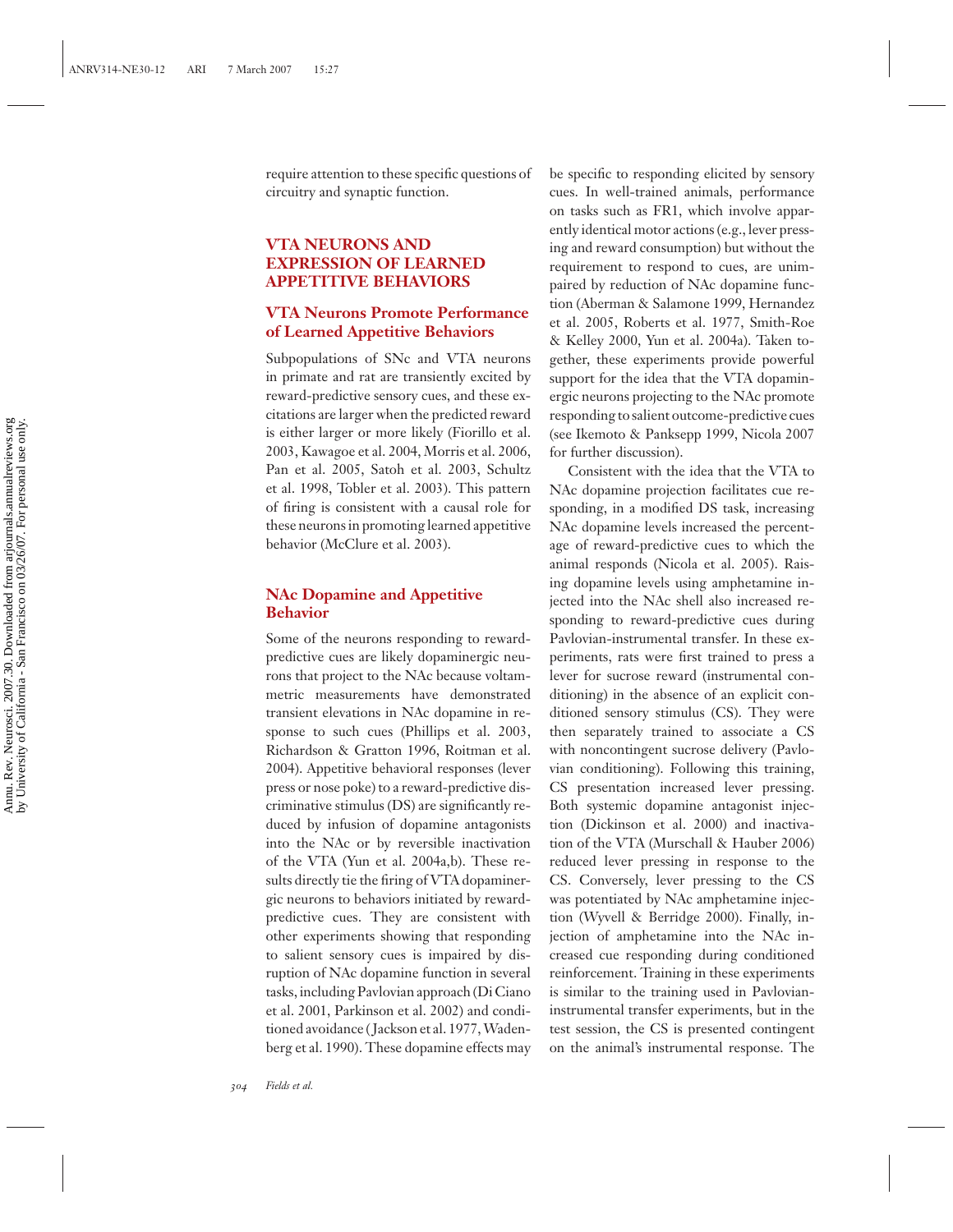response-promoting effect of the CS was greatly increased by NAc amphetamine injection, and the increase was blocked by disruption of NAc dopamine function (Taylor & Robbins 1986, Wolterink et al. 1993). Thus, increasing NAc dopamine is sufficient to increase the rate of responding to rewardassociated cues.

# **VTA Dopaminergic Neurons Modulate the Firing of NAc Neurons that Promote Responding to Reward-Predictive Cues**

Recordings of NAc neurons during tasks dependent on NAc dopamine provide insight into how VTA neurons promote appetitive behaviors (e.g., the DS task and Pavlovian approach) (Day et al. 2006, Ghitza et al. 2003, Nicola et al. 2004b, Wan & Peoples 2006). In these and other tasks, subpopulations of NAc neurons are either excited or inhibited just before and during operant behavior (Carelli 2002) and during reward consumption ( Janak et al. 1999, Nicola et al. 2004c, Roitman et al. 2005, Taha & Fields 2005, Wilson & Bowman 2004). Reversible inactivation of the VTA by microinjection of the  $GABA_B$  agonist baclofen reduces NAc dopamine levels (Westerink et al. 1996) and selectively and reversibly abolishes both the behavior and the NAc neuronal excitations and inhibitions evoked by reward predictive sensory cues (DSs) (Yun et al. 2004b). DS-elicited behaviors are also blocked by dopamine antagonists injected directly into the NAc. Taken together, these results strongly support the idea that cueevoked appetitive behavior is promoted by transient dopamine-dependent changes in NAc neuronal firing in response to the reward-predictive cue.

Pharmacological studies provide some insight into the mechanism by which mesolimbic dopamine promotes learned cue–elicited appetitive behavior. Although NAc dopamine antagonists block DS-elicited behavioral responses, these responses persist when the NAc

is inactivated with either TTX or glutamate antagonists. Furthermore, NAc dopamine antagonists decrease, whereas TTX or glutamate antagonists increase, responses to an unreinforced sensory cue and increase the number of responses made on an unreinforced lever (Yun et al. 2004a). One explanation for this paradox is that distinct subpopulations of NAc neurons promote one behavior while inhibiting competing behaviors. If such subpopulations exist, dopamine released in the NAc could promote the behavior elicited by the most salient reward-predictive cue by enhancing activity in the subpopulation excited by that cue while inhibiting other subpopulations that mediate competing behaviors (e.g., exploration, grooming, etc.) (Nicola 2007, Yun et al. 2004a). The finding that the rewardpredictive DS elicits both excitations and inhibitions in different subpopulations of NAc neurons, and that both are abolished by VTA inactivation (Yun et al. 2004b), is consistent with this view.

#### **SUMMARY AND CONCLUSIONS**

The SNc and VTA are the sole source of dopamine innervation for the striatum and limbic forebrain. In these target regions, measurements of dopamine release and pharmacological or molecular genetic manipulation of dopamine or its receptors have implicated midbrain dopaminergic neurons in positive reinforcement and in the expression of learned appetitive behaviors. These two functions are distinct conceptually, but they can be difficult to separate experimentally because the performance of a learned motor act is a prerequisite for it to be reinforced and, conversely, reinforcement is typically expressed as a change in the probability and vigor of the motor act that is reinforced. Single-unit electrophysiology provides an essential analytical tool to separate these two functions. To implicate a neuron in the selection and initiation of an action, a change in activity must precede the onset of that action. To implicate a neuron in positive reinforcement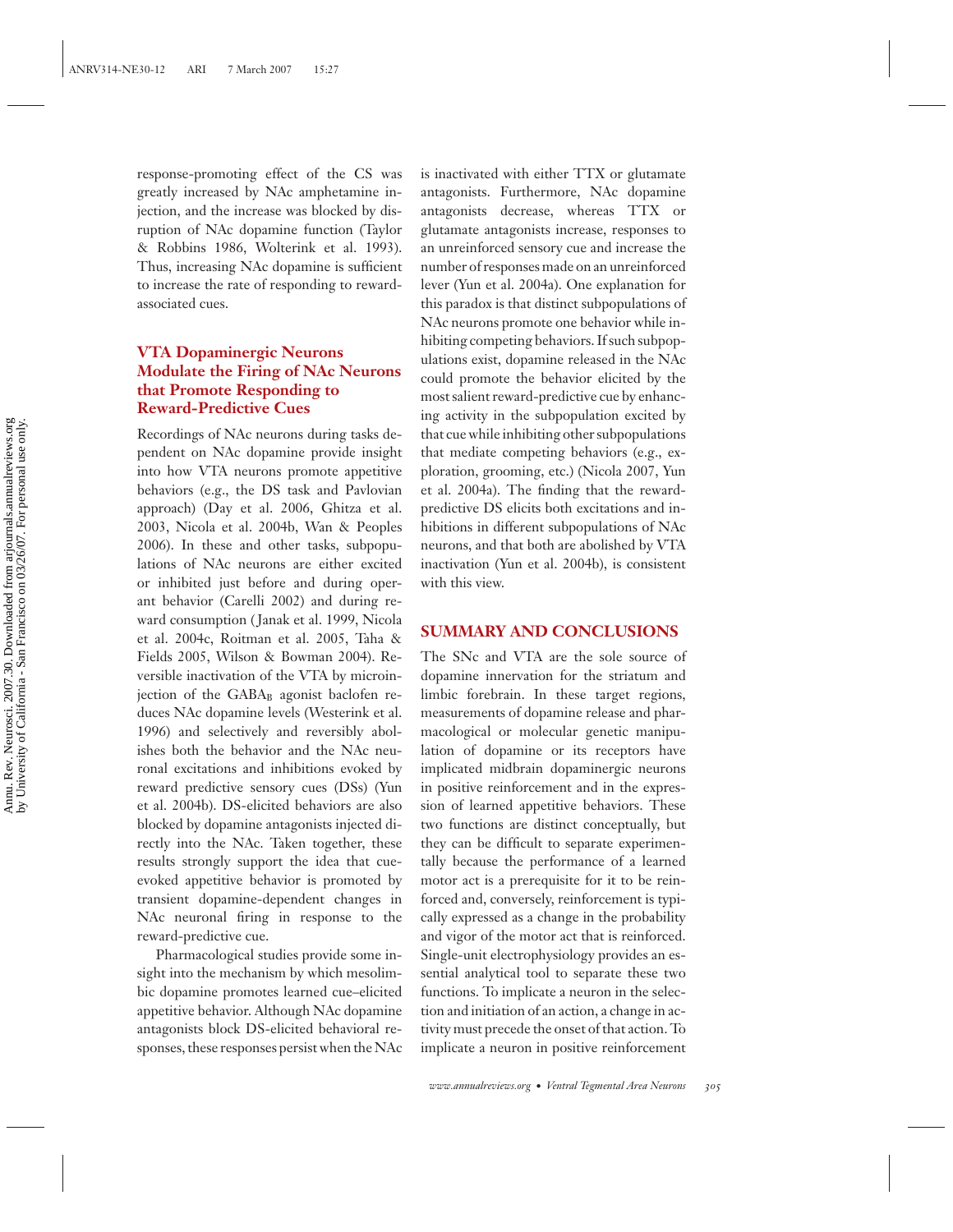(or extinction) of an action, one must demonstrate that a change in its activity occurs at a short interval after the outcome of that action. In fact, in vivo recordings of midbrain (SNc and VTA) neurons in behaving animals demonstrate activity changes consistent with both functions.

Although SNc and VTA neurons show similar patterns of activity in awake rodent and primate, the SNc consists largely of dopaminergic neurons whereas the VTA consists of distinct subpopulations of neurons that are heterogeneous in both neurotransmitter content and projection target. More than 40% of rat VTA neurons are not dopaminergic, and VTA neurons project to a variety of targets including the NAc, PFC, hippocampus, and amygdala. Furthermore, the proportion of the VTA projection that is dopaminergic varies greatly with projection target, and GABA and glutamate are present in VTA projections to both PFC and NAc. Subpopulations of VTA neurons, defined by neurotransmitter and projection target, receive different afferent input and can be independently controlled. Although a VTA dopaminergic projection to the NAc can promote positive reinforcement, other VTA projections, including to the PFC and amygdala, can also contribute to this function. Furthermore, VTA-dependent but dopamine-independent positive reinforcement can be produced, possibly through a circuit that includes a VTAto-PFC-to-LDT/PPTg projection.

In addition to mediating positive reinforcement, VTA dopaminergic neurons projecting to the NAc excite neurons that initiate and promote behaviors elicited by rewardpredictive cues. VTA neuron firing and dopamine release in target nuclei also increase with stress, novelty, and noxious stimulation. Clearly, future studies of the VTA will need to acknowledge the fact that its constituent neurons are heterogeneous in their anatomical connections, neurotransmitter content, and contributions to behavior.

#### **ACKNOWLEDGMENTS**

This work was supported by funds provided by the State of California for medical research on alcohol and substance abuse through the University of California, San Francisco, by the UCSF Wheeler Center for the Neurobiology of Addiction, by Department of the Army award DAMD17-03-1-0059 to H.L.F., and by NIH grants DA015686 to G.O.H. and DA019473 to S.M.N. The content of the information does not necessarily reflect the position or the policy of the Government, and no official endorsement should be inferred.

#### LITERATURE CITED

- Aberman JE, Salamone JD. 1999. Nucleus accumbens dopamine depletions make rats more sensitive to high ratio requirements but do not impair primary food reinforcement. *Neuroscience* 92:545–52
- Anstrom KK, Woodward DJ. 2005. Restraint increases dopaminergic burst firing in awake rats. *Neuropsychopharmacology* 30:1832–40
- Ashby CRJ, Paul M, Gardner EL, Heidbreder CA, Hagan JJ. 2003. Acute administration of the selective D3 receptor antagonist SB-277011A blocks the acquisition and expression of the conditioned place preference response to heroin in male rats. *Synapse* 48:154– 56
- Balcita-Pedicino JJ, Sesack SR. 2005. Projections from the lateral hypothalamus to the ventral tegmental area in the rat: synapses onto mesoaccumbens and mesoprefrontal cell populations. *Soc. Neurosci. Abstr.* 605.8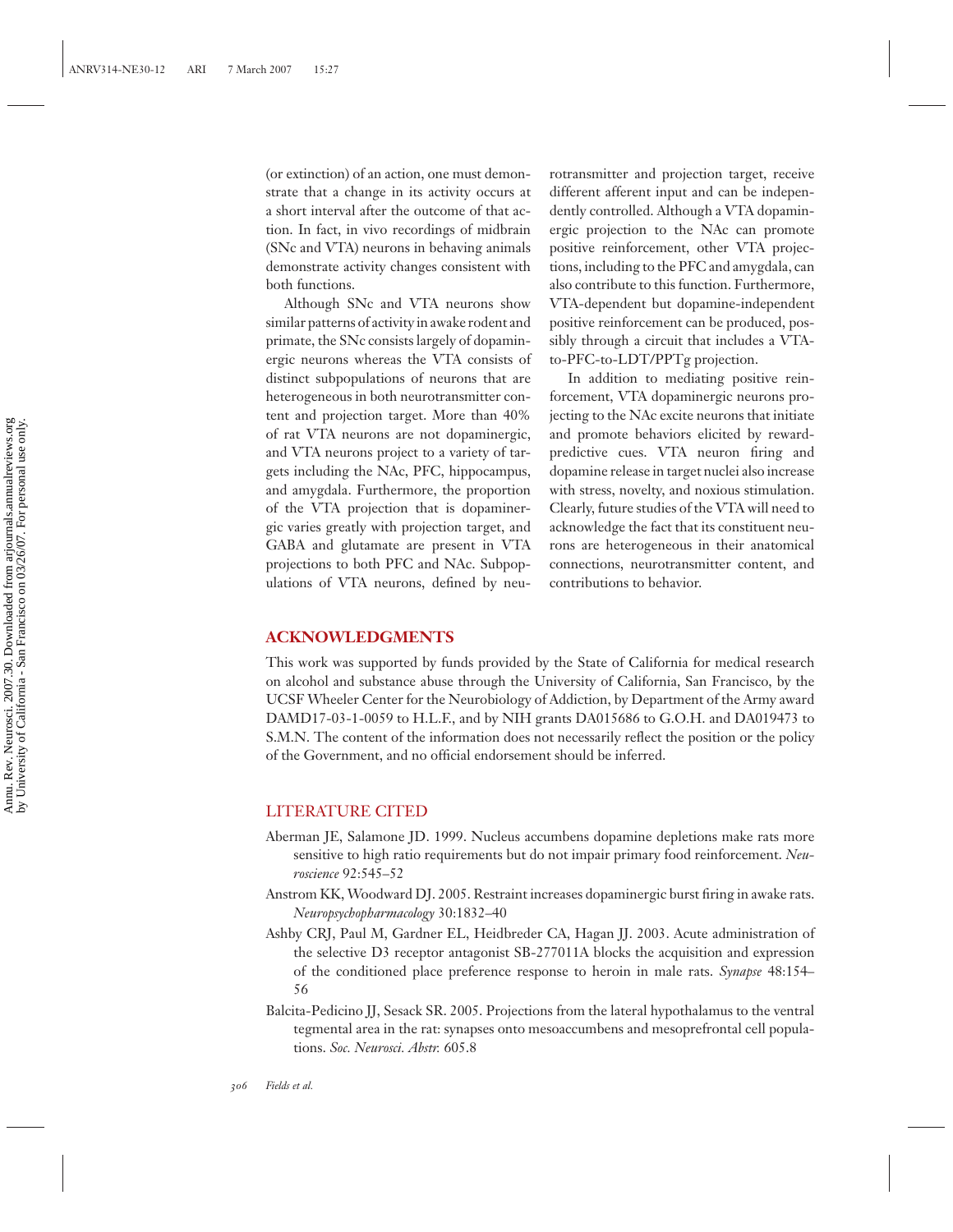- Bayer HM, Glimcher PW. 2005. Midbrain dopamine neurons encode a quantitative reward prediction error signal. *Neuron* 47:129–41
- Bayer VE, Pickel VM. 1990. Ultrastructural localization of tyrosine hydroxylase in the rat ventral tegmental area: relationship between immunolabeling density and neuronal associations. *J. Neurosci.* 10:2996–3013
- Beckstead MJ, Grandy DK, Wickman K, Williams JT. 2004. Vesicular dopamine release elicits an inhibitory postsynaptic current in midbrain dopamine neurons. *Neuron* 42:939–46
- Beckstead RM, Domesick VB, Nauta WJ. 1979. Efferent connections of the substantia nigra and ventral tegmental area in the rat. *Brain Res.* 175:191–217
- Berger B, Tassin JP, Blanc G, Moyne MA, Thierry AM. 1974. Histochemical confirmation for dopaminergic innervation of the rat cerebral cortex after destruction of the noradrenergic ascending pathways. *Brain Res.* 81:332–37
- Bissiere S, Humeau Y, Luthi A. 2003. Dopamine gates LTP induction in lateral amygdala by suppressing feedforward inhibition. *Nat. Neurosci.* 6:587–92
- Blaha CD, Allen LF, Das S, Inglis WL, Latimer MP, et al. 1996. Modulation of dopamine efflux in the nucleus accumbens after cholinergic stimulation of the ventral tegmental area in intact, pedunculopontine tegmental nucleus-lesioned, and laterodorsal tegmental nucleus-lesioned rats. *J. Neurosci.* 16:714–22
- Bunney BS, Walters JR, Roth RH, Aghajanian GK. 1973. Dopaminergic neurons: effect of antipsychotic drugs and amphetamine on single cell activity. *J. Pharmacol. Exp. Ther.* 185:560–71
- Carelli RM. 2002. Nucleus accumbens cell firing during goal-directed behaviors for cocaine vs. "natural" reinforcement. *Physiol. Behav.* 76:379–87
- Carr DB, Sesack SR. 2000. GABA-containing neurons in the rat ventral tegmental area project to the prefrontal cortex. *Synapse* 38:114–23
- Cass WA, Gerhardt GA. 1995. In vivo assessment of dopamine uptake in rat medial prefrontal cortex: comparison with dorsal striatum and nucleus accumbens. *J. Neurochem.* 65:201–7
- Chefer VI, Margolis EB, Lock H, Hjelmstad GO, Fields HL, Shippenberg TS. 2005. Differential control of ventral tegmental area outputs by opioid receptors. *Soc. Neurosci. Abstr.* 802.22
- Chou TC, Lee CE, Lu J, Elmquist JK, Hara J, et al. 2001. Orexin (hypocretin) neurons contain dynorphin. *J. Neurosci.* 21:RC168
- Chuhma N, Zhang H, Masson J, Zhuang X, Sulzer D, et al. 2004. Dopamine neurons mediate a fast excitatory signal via their glutamatergic synapses. *J. Neurosci.* 24:972–81
- Clements JD. 1996. Transmitter timecourse in the synaptic cleft: its role in central synaptic function. *Trends Neurosci.* 19:163–71
- Conrad LCA, Pfaff DW. 1976. Autoradiographic tracing of nucleus Accumbens efferents in rat. *Brain Res.* 113:589–96
- Cornwall J, Cooper JD, Phillipson OT. 1990. Afferent and efferent connections of the laterodorsal tegmental nucleus in the rat. *Brain Res. Bull.* 25:271–84
- Dahlstroem A, Fuxe K. 1964. Evidence for the existence of monoamine-containing neurons in the central nervous system. I. Demonstration of monoamines in the cell bodies of brain stem neurons. *Acta Physiol. Scand. Suppl.* 232:1–55
- Dalley JW, Laane K, Theobald DE, Armstrong HC, Corlett PR, et al. 2005. Time-limited modulation of appetitive Pavlovian memory by D1 and NMDA receptors in the nucleus accumbens. *Proc. Natl. Acad. Sci. USA* 102:6189–94
- Day JJ, Wheeler RA, Roitman MF, Carelli RM. 2006. Nucleus accumbens neurons encode Pavlovian approach behaviors: evidence from an autoshaping paradigm. *Eur. J. Neurosci.* 23:1341–51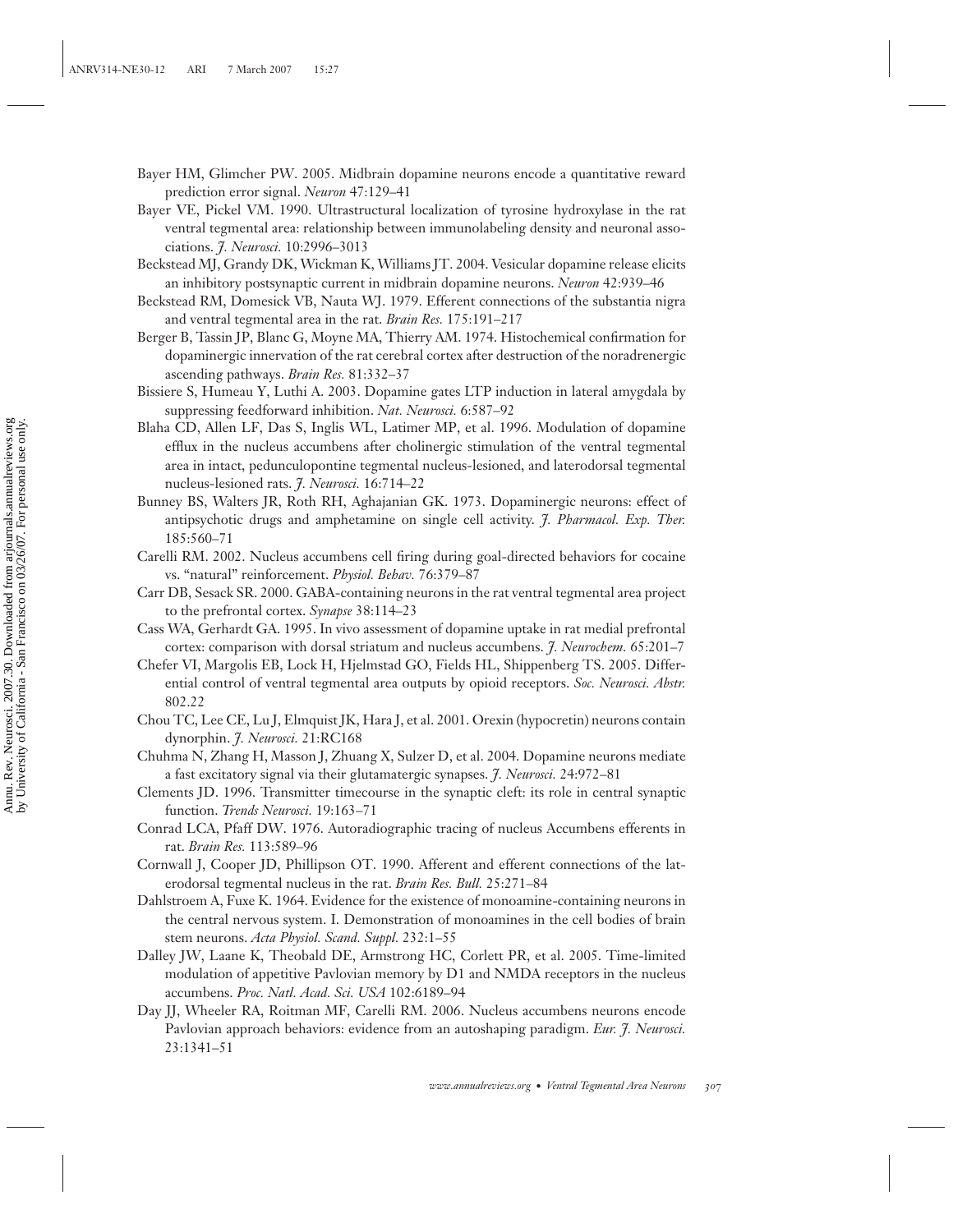- Devine DP, Leone P, Pocock D, Wise RA. 1993. Differential involvement of ventral tegmental mu, delta and kappa opioid receptors in modulation of basal mesolimbic dopamine release: in vivo microdialysis studies. *J. Pharmacol. Exp. Ther.* 266:1236–46
- Di Chiara G, Imperato A. 1988. Opposite effects of mu and kappa opiate agonists on dopamine release in the nucleus accumbens and in the dorsal caudate of freely moving rats. *J. Pharmacol. Exp. Ther.* 244:1067–80
- Di Ciano P, Cardinal RN, Cowell RA, Little SJ, Everitt BJ. 2001. Differential involvement of NMDA, AMPA/kainate, and dopamine receptors in the nucleus accumbens core in the acquisition and performance of pavlovian approach behavior. *J. Neurosci.* 21:9471–77
- Dickinson A, Smith J, Mirenowicz J. 2000. Dissociation of Pavlovian and instrumental incentive learning under dopamine antagonists. *Behav. Neurosci.* 114:468–83
- Everitt BJ, Robbins TW. 2005. Neural systems of reinforcement for drug addiction: from actions to habits to compulsion. *Nat. Neurosci.* 8:1481–89
- Fadel J, Deutch AY. 2002. Anatomical substrates of orexin-dopamine interactions: lateral hypothalamic projections to the ventral tegmental area. *Neuroscience* 111:379–87
- Fallon JH, Leslie FM, Cone RI. 1985. Dynorphin-containing pathways in the substantia nigra and ventral tegmentum: a double labeling study using combined immunofluorescence and retrograde tracing. *Neuropeptides* 5:457–60
- Fallon JH, Moore RY. 1978. Catecholamine innervation of the basal forebrain. IV. Topography of the dopamine projection to the basal forebrain and neostriatum. *J. Comp. Neurol.* 180:545–80
- Fallon JH, Schmued LC, Wang C, Miller R, Banales G. 1984. Neurons in the ventral tegmentum have separate populations projecting to telencephalon and inferior olive, are histochemically different, and may receive direct visual input. *Brain Res.* 321:332–36
- Fenu S, Spina L, Rivas E, Longoni R, Di Chiara G. 2006. Morphine-conditioned single-trial place preference: role of nucleus accumbens shell dopamine receptors in acquisition, but not expression. *Psychopharmacology* 187:143–53
- Fiorillo CD, Tobler PN, Schultz W. 2003. Discrete coding of reward probability and uncertainty by dopamine neurons. *Science* 299:1898–902
- Fuxe K, Hokfelt T, Johansso O, Jonsson G, Lidbrink P, Ljungdah A. 1974. Origin of dopamine nerve-terminals in limbic and frontal cortex - evidence for meso-cortico dopamine neurons. *Brain Res.* 82:349–55
- Garris PA, Ciolkowski EL, Pastore P, Wightman RM. 1994. Efflux of dopamine from the synaptic cleft in the nucleus accumbens of the rat brain. *J. Neurosci.* 14:6084–93
- Gasbarri A, Verney C, Innocenzi R, Campana E, Pacitti C. 1994. Mesolimbic dopaminergic neurons innervating the hippocampal formation in the rat: a combined retrograde tracing and immunohistochemical study. *Brain Res.* 668:71–79
- Geisler S, Zahm DS. 2005. Afferents of the ventral tegmental area in the rat-anatomical substratum for integrative functions. *J. Comp. Neurol.* 490:270–94
- Georges F, Aston-Jones G. 2002. Activation of ventral tegmental area cells by the bed nucleus of the stria terminalis: a novel excitatory amino acid input to midbrain dopamine neurons. *J. Neurosci.* 22:5173–87
- Ghitza UE, Fabbricatore AT, Prokopenko V, Pawlak AP, West MO. 2003. Persistent cueevoked activity of accumbens neurons after prolonged abstinence from self-administered cocaine. *J. Neurosci.* 23:7239–45
- Grace AA, Bunney BS. 1980. Nigral dopamine neurons: intracellular recording and identification with L-dopa injection and histofluorescence. *Science* 210:654–56
- Grace AA, Bunney BS. 1983. Intracellular and extracellular electrophysiology of nigral dopaminergic neurons–1. Identification and characterization. *Neuroscience* 10:301–15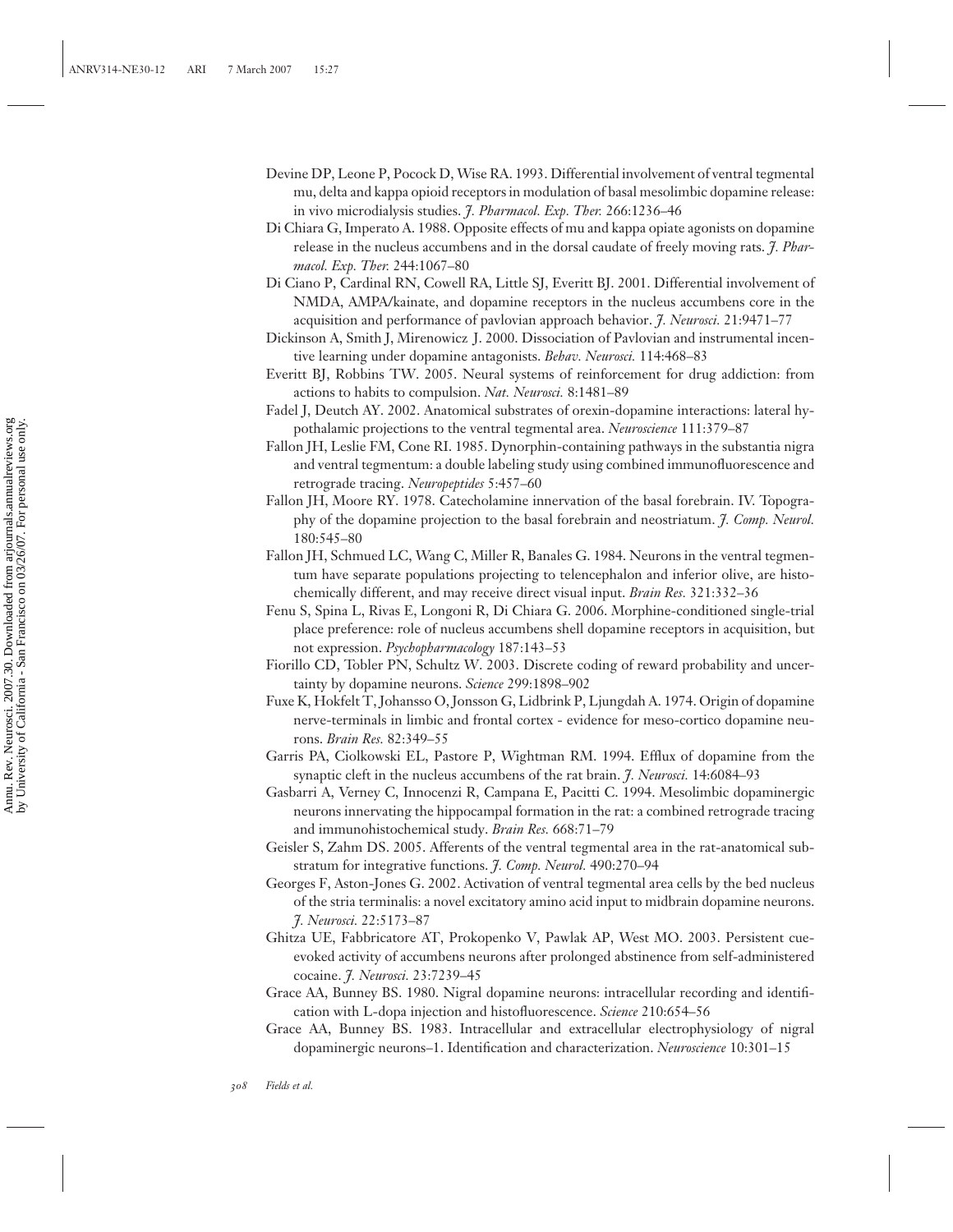- Gracy KN, Pickel VM. 1996. Ultrastructural immunocytochemical localization of the Nmethyl-D-aspartate receptor and tyrosine hydroxylase in the shell of the rat nucleus accumbens. *Brain Res.* 739:169–81
- Guyenet PG, Aghajanian GK. 1978. Antidromic identification of dopaminergic and other output neurons of the rat substantia nigra. *Brain Res.* 150:69–84
- Gysling K, Wang RY. 1983. Morphine-induced activation of A10 dopamine neurons in the rat. *Brain Res.* 277:119–27
- Hand TH, Stinus L, Le Moal M. 1989. Differential mechanisms in the acquisition and expression of heroin-induced place preference. *Psychopharmacology* 98:61–67
- Harvey J, Lacey MG. 1996. Endogenous and exogenous dopamine depress EPSCs in rat nucleus accumbens in vitro via D1 receptors activation. *J. Physiol.* 492(Pt. 1):143–54
- Hernandez PJ, Andrzejewski ME, Sadeghian K, Panksepp JB, Kelley AE. 2005. AMPA/kainate, NMDA, and dopamine D1 receptor function in the nucleus accumbens core: a contextlimited role in the encoding and consolidation of instrumental memory. *Learn. Mem.* 12:285–95
- Hjelmstad GO. 2004. Dopamine excites nucleus accumbens neurons through the differential modulation of glutamate and GABA release. *J. Neurosci.* 24:8621–28
- Hnasko TS, Sotak BN, Palmiter RD. 2005. Morphine reward in dopamine-deficient mice. *Nature* 438:854–57
- Hollerman JR, Schultz W. 1998. Dopamine neurons report an error in the temporal prediction of reward during learning. *Nat. Neurosci.* 1:304–9
- Hopf FW, Cascini MG, Gordon AS, Diamond I, Bonci A. 2003. Cooperative activation of dopamine D1 and D2 receptors increases spike firing of nucleus accumbens neurons via G-protein βγ subunits. *J. Neurosci.* 23:5079–87
- Horvitz JC. 2000. Mesolimbocortical and nigrostriatal dopamine responses to salient nonreward events. *Neuroscience* 96:651–56
- Howland JG, Taepavarapruk P, Phillips AG. 2002. Glutamate receptor-dependent modulation of dopamine efflux in the nucleus accumbens by basolateral, but not central, nucleus of the amygdala in rats. *J. Neurosci.* 22:1137–45
- Huang YY, Simpson E, Kellendonk C, Kandel ER. 2004. Genetic evidence for the bidirectional modulation of synaptic plasticity in the prefrontal cortex by D1 receptors. *Proc. Natl. Acad. Sci. USA* 101:3236–41
- Hyland BI, Reynolds JN, Hay J, Perk CG, Miller R. 2002. Firing modes of midbrain dopamine cells in the freely moving rat. *Neuroscience* 114:475–92
- Ikemoto S, Panksepp J. 1999. The role of nucleus accumbens dopamine in motivated behavior: a unifying interpretation with special reference to reward-seeking. *Brain Res. Brain Res. Rev.* 31:6–41
- Imperato A, Scrocco MG, Bacchi S, Angelucci L. 1990. NMDA receptors and in vivo dopamine release in the nucleus accumbens and caudatus. *Eur. J. Pharmacol.* 187:555–56
- Jackson DM, Ahlenius S, Anden NE, Engel J. 1977. Antagonism by locally applied dopamine into the nucleus accumbens or the corpus striatum of alpha-methyltyrosine-induced disruption of conditioned avoidance behaviour. *J. Neural Transm.* 41:231–39
- Janak PH, Chang JY, Woodward DJ. 1999. Neuronal spike activity in the nucleus accumbens of behaving rats during ethanol self-administration. *Brain Res.* 817:172–84
- Johnson SW, North RA. 1992a. Opioids excite dopamine neurons by hyperpolarization of local interneurons. *J. Neurosci.* 12:483–88
- Johnson SW, North RA. 1992b. Two types of neurone in the rat ventral tegmental area and their synaptic inputs. *J. Physiol.* 450:455–68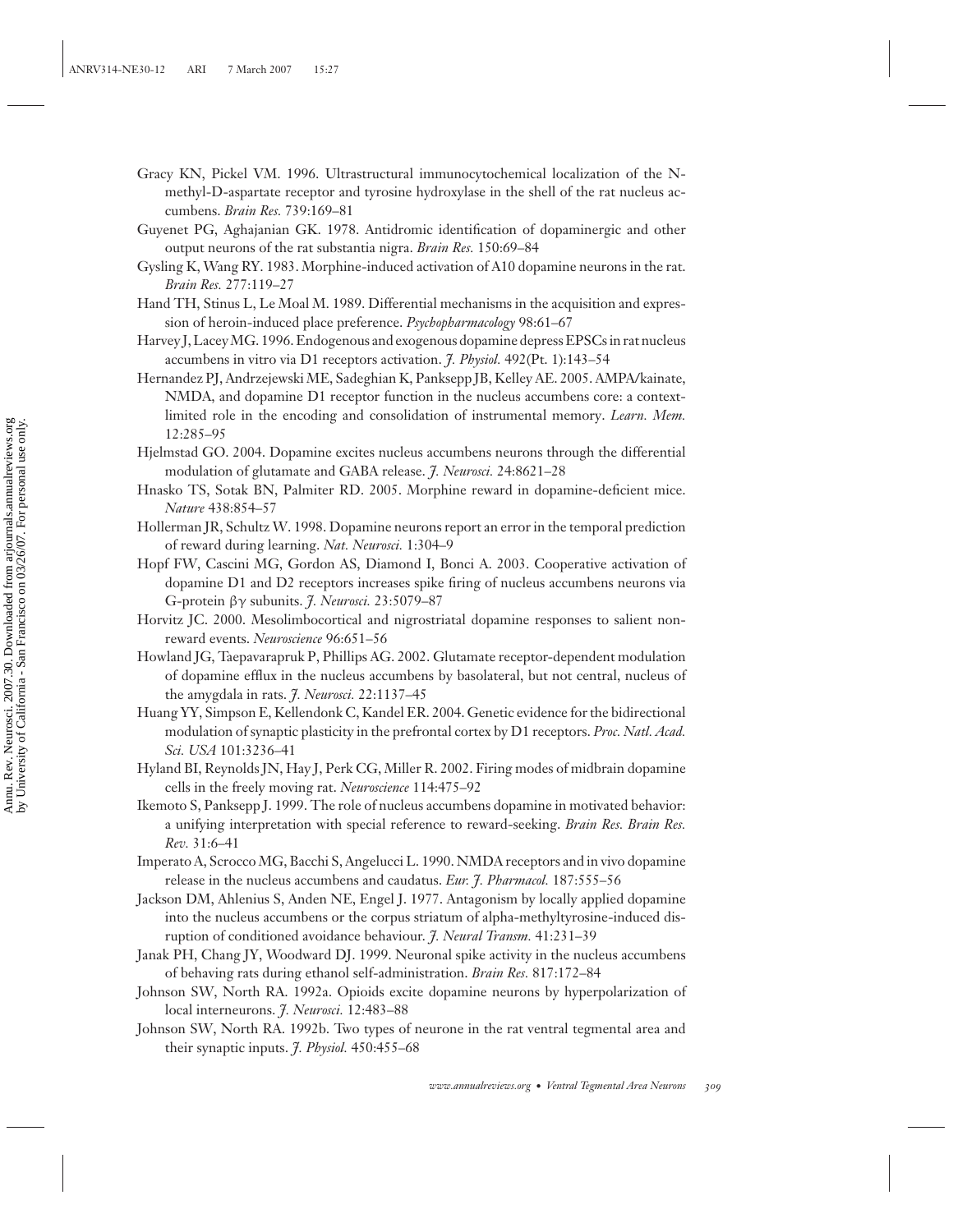- Jones S, Kauer JA. 1999. Amphetamine depresses excitatory synaptic transmission via serotonin receptors in the ventral tegmental area. *J. Neurosci.* 19:9780–87
- Juraska JM, Wilson CJ, Groves PM. 1977. The substantia nigra of the rat: a Golgi study. *J. Comp. Neurol.* 172:585–600
- Kalivas PW, Volkow ND. 2005. The neural basis of addiction: a pathology of motivation and choice. *Am. J. Psychiatr.* 162:1403–13
- Kawagoe R, Takikawa Y, Hikosaka O. 2004. Reward-predicting activity of dopamine and caudate neurons–a possible mechanism of motivational control of saccadic eye movement. *J. Neurophysiol.* 91:1013–24
- Kawano M, Kawasaki A, Sakata-Haga H, Fukui Y, Kawano H, et al. 2006. Particular subpopulations of midbrain and hypothalamic dopamine neurons express vesicular glutamate transporter 2 in the rat brain. *J. Comp. Neurol.* 498:581–92
- Kennedy RT, Jones SR, Wightman RM. 1992. Dynamic observation of dopamine autoreceptor effects in rat striatal slices. *J. Neurochem.* 59:449–55
- Kiyatkin EA, Rebec GV. 2001. Impulse activity of ventral tegmental area neurons during heroin self-administration in rats. *Neuroscience* 102:565–80
- Kombian SB, Malenka RC. 1994. Simultaneous LTP of non-NMDA- and LTD of NMDAreceptor-mediated responses in the nucleus accumbens. *Nature* 368:242–46
- Lacey MG, Mercuri NB, North RA. 1989. Two cell types in rat substantia nigra zona compacta distinguished by membrane properties and the actions of dopamine and opioids. *J. Neurosci.* 9:1233–41
- Latimer LG, Duffy P, Kalivas PW. 1987. Mu opioid receptor involvement in enkephalin activation of dopamine neurons in the ventral tegmental area. *J. Pharmacol. Exp. Ther.* 241:328–37
- Lavin A, Nogueira L, Lapish CC, Wightman RM, Phillips PE, Seamans JK. 2005. Mesocortical dopamine neurons operate in distinct temporal domains using multimodal signaling. *J. Neurosci.* 25:5013–23
- Laviolette SR, Nader K, van der Kooy D. 2002. Motivational state determines the functional role of the mesolimbic dopamine system in the mediation of opiate reward processes. *Behav. Brain Res.* 129:17–29
- Leone P, Pocock D, Wise RA. 1991. Morphine-dopamine interaction: Ventral tegmental morphine increases nucleus accumbens dopamine release. *Pharmacol. Biochem. Behav.* 39:469– 72
- Li Y, Kauer JA. 2004. Repeated exposure to amphetamine disrupts dopaminergic modulation of excitatory synaptic plasticity and neurotransmission in nucleus accumbens. *Synapse* 51:1– 10
- Lindvall O, Bjorklund A. 1974. Organization of ascending catecholamine neuron systems in rat-brain as revealed by glyoxylic-acid fluorescence method. *Acta Physiol. Scand. Suppl.* 412:1–48
- Lindvall O, Bjorklund A, Divac I. 1978. Organization of catecholamine neurons projecting to frontal cortex in rat. *Brain Res.* 142:1–24
- Lindvall O, Bjorklund A, Moore RY, Stenevi U. 1974. Mesencephalic dopamine neurons projecting to neocortex. *Brain Res.* 81:325–31
- Lisman JE, Grace AA. 2005. The hippocampal-VTA loop: controlling the entry of information into long-term memory. *Neuron* 46:703–13
- Ljungberg T, Apicella P, Schultz W. 1992. Responses of monkey dopamine neurons during learning of behavioral reactions. *J. Neurophysiol.* 67:145–63

*310 Fields et al.*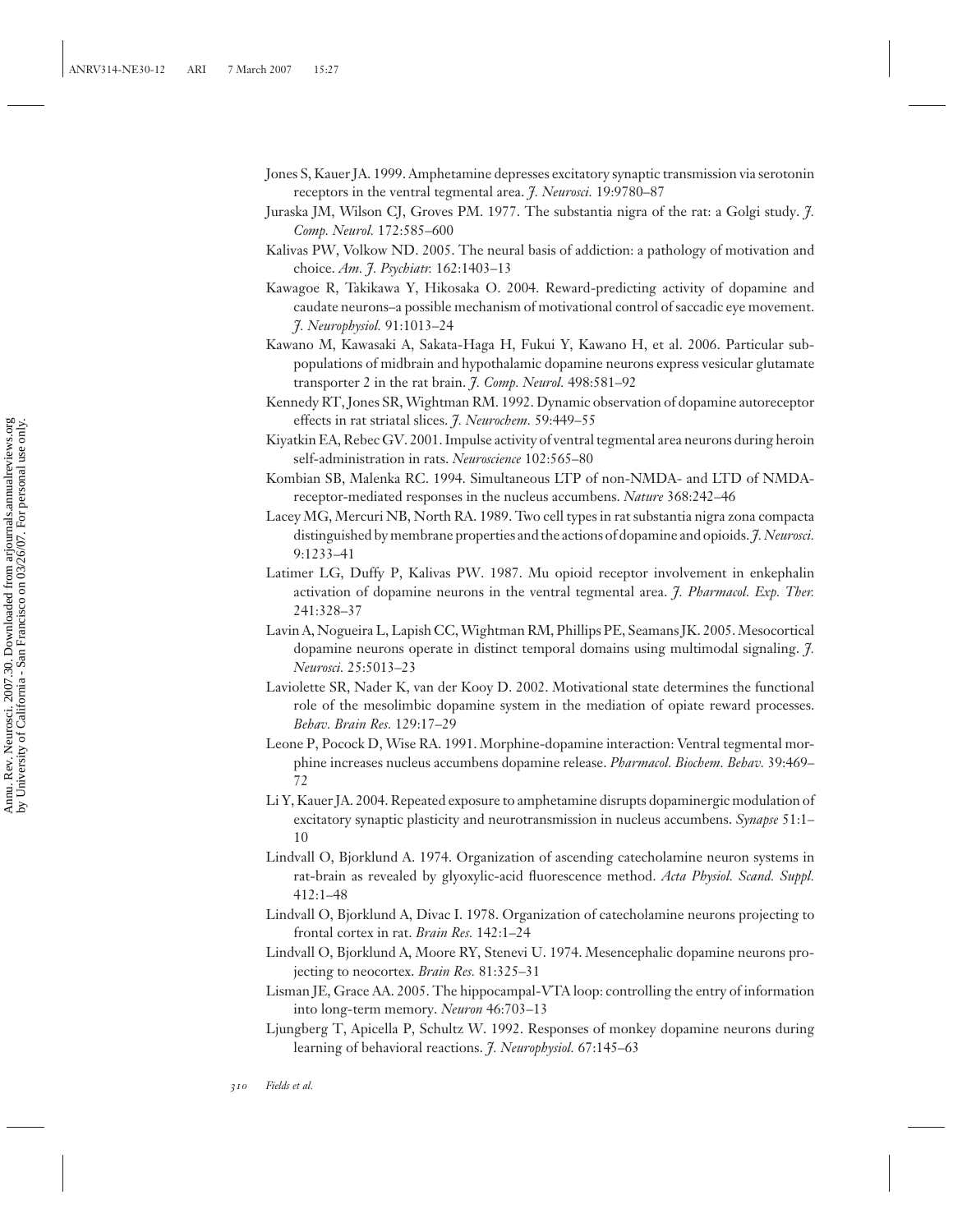- Lu XY, Ghasemzadeh MB, Kalivas PW. 1998. Expression of D1 receptor, D2 receptor, substance P and enkephalin messenger RNAs in the neurons projecting from the nucleus accumbens. *Neuroscience* 82:767–80
- Lyness WH, Friedle NM, Moore KE. 1979. Destruction of dopaminergic nerve terminals in nucleus accumbens: effect on d-amphetamine self-administration. *Pharmacol. Biochem. Behav.* 11:553–56
- Mackey WB, van der Kooy D. 1985. Neuroleptics block the positive reinforcing effects of amphetamine but not of morphine as measured by place conditioning. *Pharmacol. Biochem. Behav.* 22:101–5
- Margolis EB, Hjelmstad GO, Bonci A, Fields HL. 2003. Kappa-opioid agonists directly inhibit midbrain dopaminergic neurons. *J. Neurosci.* 23:9981–86
- Margolis EB, Hjelmstad GO, Bonci A, Fields HL. 2005. Both kappa and mu opioid agonists inhibit glutamatergic input to ventral tegmental area neurons. *J. Neurophysiol.* 93:3086–93
- Margolis EB, Lock H, Chefer VI, Shippenberg TS, Hjelmstad GO, Fields HL. 2006a. Kappa opioids selectively control dopaminergic neurons projecting to the prefrontal cortex. *Proc. Natl. Acad. Sci. USA* 103:2938–42
- Margolis EB, Lock H, Hjelmstad GO, Fields HL. 2004. Direct kappa opioid action on ventral tegmental area dopaminergic neurons is dependent on projection target. *Soc. Neurosci. Abstr.* 46.9
- Margolis EB, Lock H, Hjelmstad GO, Fields HL. 2006b. The ventral tegmental area revisited: Is there an electrophysiological marker for dopaminergic neurons? *J. Physiol.* 577(Pt. 3):907–24
- Matthews RT, German DC. 1984. Electrophysiological evidence for excitation of rat ventral tegmental area dopamine neurons by morphine. *Neuroscience* 11:617–25
- McBride WJ, Murphy JM, Ikemoto S. 1999. Localization of brain reinforcement mechanisms: intracranial self-administration and intracranial place-conditioning studies. *Behav. Brain Res.* 101:129–52
- McClure SM, Daw ND, Montague PR. 2003. A computational substrate for incentive salience. *Trends Neurosci.* 26:423–28
- McHaffie JG, Jiang H, May PJ, Coizet V, Overton PG, et al. 2006. A direct projection from superior colliculus to substantia nigra pars compacta in the cat. *Neuroscience* 138:221–34
- Mirenowicz J, Schultz W. 1994. Importance of unpredictability for reward responses in primate dopamine neurons. *J. Neurophysiol.* 72:1024–27
- Montague PR, Berns GS. 2002. Neural economics and the biological substrates of valuation. *Neuron* 36:265–84
- Montague PR, Hyman SE, Cohen JD. 2004a. Computational roles for dopamine in behavioural control. *Nature* 431:760–67
- Montague PR, McClure SM, Baldwin PR, Phillips PE, Budygin EA, et al. 2004b. Dynamic gain control of dopamine delivery in freely moving animals. *J. Neurosci.* 24:1754–59
- Morris G, Nevet A, Arkadir D, Vaadia E, Bergman H. 2006. Midbrain dopamine neurons encode decisions for future action. *Nat. Neurosci.* 9:1057–63
- Murschall A, Hauber W. 2006. Inactivation of the ventral tegmental area abolished the general excitatory influence of Pavlovian cues on instrumental performance. *Learn. Mem.* 13:123– 26
- Nader K, van der Kooy D. 1997. Deprivation state switches the neurobiological substrates mediating opiate reward in the ventral tegmental area. *J. Neurosci.* 17:383–90
- Nicola SM. 2007. The nucleus accumbens as part of a basal ganglia action selection circuit. *Psychopharmacology*. In press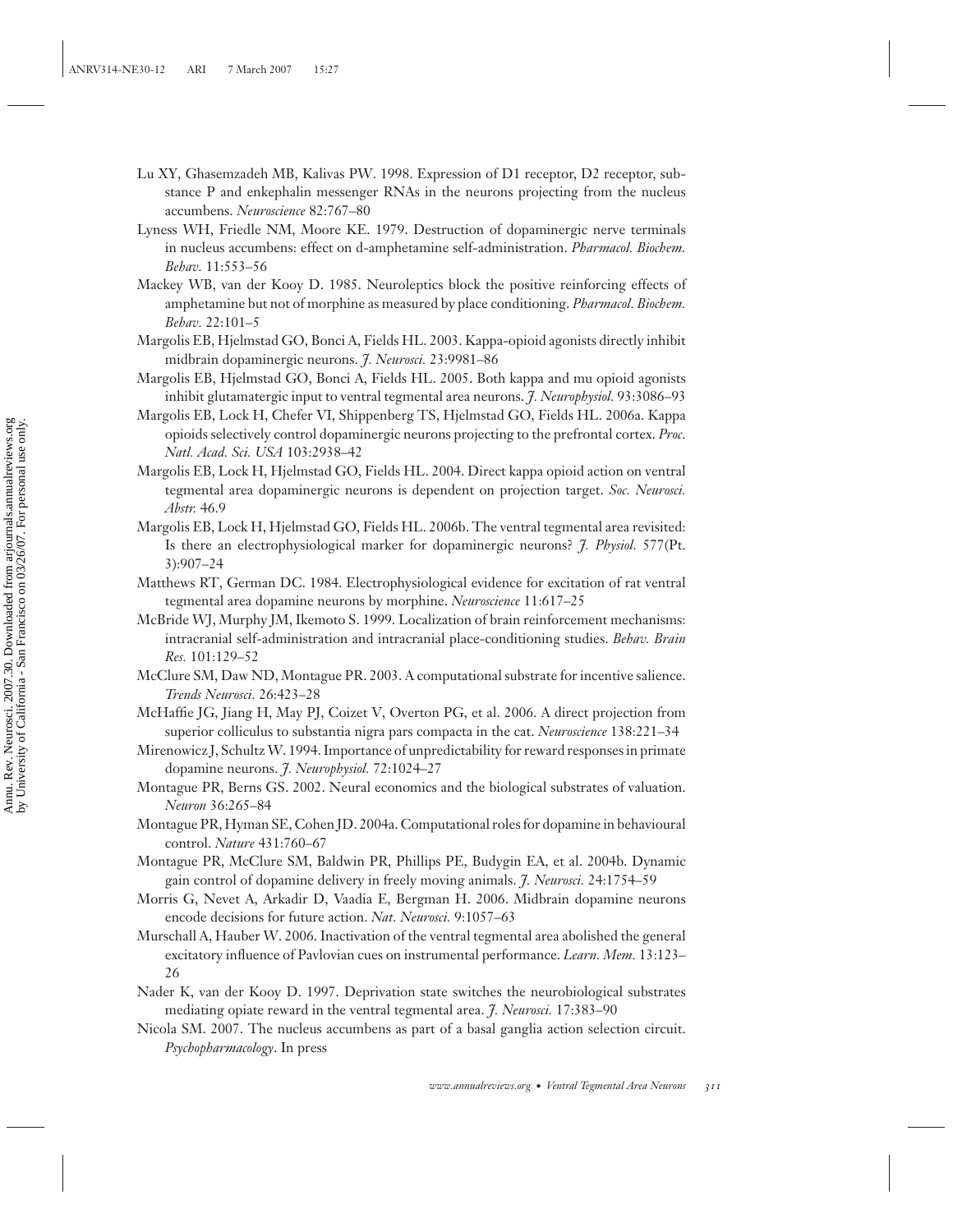- Nicola SM, Hopf FW, Hjelmstad GO. 2004a. Contrast enhancement: a physiological effect of striatal dopamine? *Cell Tissue Res.* 318:93–106
- Nicola SM, Kombian SB, Malenka RC. 1996. Psychostimulants depress excitatory synaptic transmission in the nucleus accumbens via presynaptic D1-like dopamine receptors. *J. Neurosci.* 16:1591–604
- Nicola SM, Malenka RC. 1997. Dopamine depresses excitatory and inhibitory synaptic transmission by distinct mechanisms in the nucleus accumbens. *J. Neurosci.* 17:5697–710
- Nicola SM, Surmeier J, Malenka RC. 2000. Dopaminergic modulation of neuronal excitability in the striatum and nucleus accumbens. *Annu. Rev. Neurosci.* 23:185–215
- Nicola SM, Taha SA, Kim SW, Fields HL. 2005. Nucleus accumbens dopamine release is necessary and sufficient to promote the behavioral response to reward-predictive cues. *Neuroscience* 135:1025–33
- Nicola SM, Yun IA, Wakabayashi KT, Fields HL. 2004b. Cue-evoked firing of nucleus accumbens neurons encodes motivational significance during a discriminative stimulus task. *J. Neurophysiol.* 91:1840–65
- Nicola SM, Yun IA, Wakabayashi KT, Fields HL. 2004c. Firing of nucleus accumbens neurons during the consummatory phase of a discriminative stimulus task depends on previous reward predictive cues. *J. Neurophysiol.* 91:1866–82
- Oakman SA, Faris PL, Kerr PE, Cozzari C, Hartman BK. 1995. Distribution of pontomesencephalic cholinergic neurons projecting to substantia nigra differs significantly from those projecting to ventral tegmental area. *J. Neurosci.* 15:5859–69

O'Donnell P. 2003. Dopamine gating of forebrain neural ensembles. *Eur. J. Neurosci.* 17:429–35

Olds J, Milner P. 1954. Positive reinforcement produced by electrical stimulation of septal area and other regions of rat brain. *J. Comp. Physiol. Psychol.* 47:419–27

- Olds ME, Olds J. 1963. Approach-avoidance analysis of rat diencephalon. *J. Comp. Neurol.* 120:259–95
- Olds ME, Olds J. 1969. Effects of lesions in medial forebrain bundle on self-stimulation behavior. *Am. J. Physiol.* 217:1253–64
- Olmstead MC, Franklin KB. 1997. The development of a conditioned place preference to morphine: effects of lesions of various CNS sites. *Behav. Neurosci.* 111:1313–23
- Omelchenko N, Sesack SR. 2005. Laterodorsal tegmental projections to identified cell populations in the rat ventral tegmental area. *J. Comp. Neurol.* 483:217–35
- Omelchenko N, Sesack SR. 2006. Cholinergic axons in the rat ventral tegmental area synapse preferentially onto mesoaccumbens dopamine neurons. *J. Comp. Neurol.* 494:863–75
- Otani S, Daniel H, Roisin MP, Crepel F. 2003. Dopaminergic modulation of long-term synaptic plasticity in rat prefrontal neurons. *Cereb. Cortex* 13:1251–56
- Pan WX, Hyland BI. 2005. Pedunculopontine tegmental nucleus controls conditioned responses of midbrain dopamine neurons in behaving rats. *J. Neurosci.* 25:4725–32
- Pan WX, Schmidt R, Wickens JR, Hyland BI. 2005. Dopamine cells respond to predicted events during classical conditioning: evidence for eligibility traces in the reward-learning network. *J. Neurosci.* 25:6235–42
- Parkinson JA, Dalley JW, Cardinal RN, Bamford A, Fehnert B, et al. 2002. Nucleus accumbens dopamine depletion impairs both acquisition and performance of appetitive Pavlovian approach behaviour: implications for mesoaccumbens dopamine function. *Behav. Brain Res.* 137:149–63
- Paxinos G, Watson C. 1998. *The Rat Brain in Stereotaxic Coordinates*. New York: Academic. 4th ed.
- Pennartz CM, Ameerun RF, Groenewegen HJ, Lopes da Silva FH. 1993. Synaptic plasticity in an in vitro slice preparation of the rat nucleus accumbens. *Eur. J. Neurosci.* 5:107–17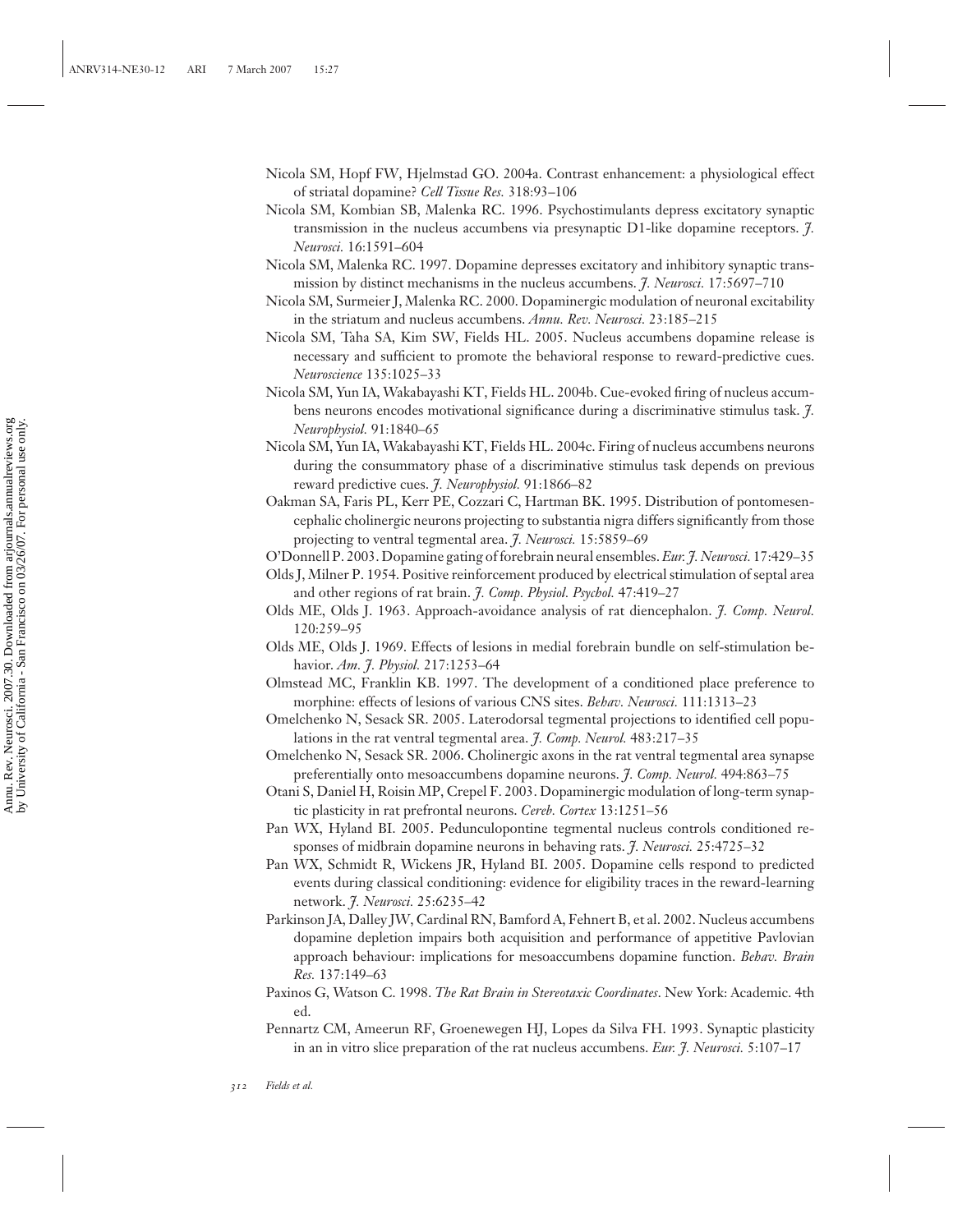- Pennartz CM, Dolleman-Van der Weel MJ, Kitai ST, Lopes da Silva FH. 1992. Presynaptic dopamine D1 receptors attenuate excitatory and inhibitory limbic inputs to the shell region of the rat nucleus accumbens studied in vitro. *J. Neurophysiol.* 67:1325–34
- Phillips AG, LePiane FG, Fibiger HC. 1983. Dopaminergic mediation of reward produced by direct injection of enkephalin into the ventral tegmental area of the rat. *Life Sci.* 33:2505–11
- Phillips PE, Stuber GD, Heien ML, Wightman RM, Carelli RM. 2003. Subsecond dopamine release promotes cocaine seeking. *Nature* 422:614–18
- Phillipson OT. 1979. Afferent projections to the ventral tegmental area of Tsai and interfascicular nucleus: a horseradish peroxidase study in the rat. *J. Comp. Neurol.* 187:117–43
- Pickel VM, Chan J, Nirenberg MJ. 2002. Region-specific targeting of dopamine D2-receptors and somatodendritic vesicular monoamine transporter 2 (VMAT2) within ventral tegmental area subdivisions. *Synapse* 45:113–24
- Pothos EN, Davila V, Sulzer D. 1998. Presynaptic recording of quanta from midbrain dopamine neurons and modulation of the quantal size. *J. Neurosci.* 18:4106–18
- Richards CD, Shiroyama T, Kitai ST. 1997. Electrophysiological and immunocytochemical characterization of GABA and dopamine neurons in the substantia nigra of the rat. *Neuroscience* 80:545–57
- Richardson NR, Gratton A. 1996. Behavior-relevant changes in nucleus accumbens dopamine transmission elicited by food reinforcement: an electrochemical study in rat. *J. Neurosci.* 16:8160–69
- Robbe D, Kopf M, Remaury A, Bockaert J, Manzoni OJ. 2002. Endogenous cannabinoids mediate long-term synaptic depression in the nucleus accumbens. *Proc. Natl. Acad. Sci. USA* 99:8384–88
- Roberts DC, Corcoran ME, Fibiger HC. 1977. On the role of ascending catecholaminergic systems in intravenous self-administration of cocaine. *Pharmacol. Biochem. Behav.* 6:615–20
- Roberts DC, Koob GF, Klonoff P, Fibiger HC. 1980. Extinction and recovery of cocaine selfadministration following 6-hydroxydopamine lesions of the nucleus accumbens. *Pharmacol. Biochem. Behav.* 12:781–87
- Robinson DL, Heien ML, Wightman RM. 2002. Frequency of dopamine concentration transients increases in dorsal and ventral striatum of male rats during introduction of conspecifics. *J. Neurosci.* 22:10477–86
- Robinson DL, Phillips PE, Budygin EA, Trafton BJ, Garris PA, Wightman RM. 2001. Subsecond changes in accumbal dopamine during sexual behavior in male rats. *NeuroReport* 12:2549–52
- Roitman MF, Stuber GD, Phillips PE, Wightman RM, Carelli RM. 2004. Dopamine operates as a subsecond modulator of food seeking. *J. Neurosci.* 24:1265–71
- Roitman MF, Wheeler RA, Carelli RM. 2005. Nucleus accumbens neurons are innately tuned for rewarding and aversive taste stimuli, encode their predictors, and are linked to motor output. *Neuron* 45:587–97
- Rosin DL, Weston MC, Sevigny CP, Stornetta RL, Guyenet PG. 2003. Hypothalamic orexin (hypocretin) neurons express vesicular glutamate transporters VGLUT1 or VGLUT2. *J. Comp. Neurol.* 465:593–603
- Satoh T, Nakai S, Sato T, Kimura M. 2003. Correlated coding of motivation and outcome of decision by dopamine neurons. *J. Neurosci.* 23:9913–23
- Schultz W. 1998. Predictive reward signal of dopamine neurons. *J. Neurophysiol.* 80:1–27
- Schultz W. 2002. Getting formal with dopamine and reward. *Neuron* 36:241–63
- Schultz W, Apicella P, Ljungberg T. 1993. Responses of monkey dopamine neurons to reward and conditioned stimuli during successive steps of learning a delayed response task. *J. Neurosci.* 13:900–13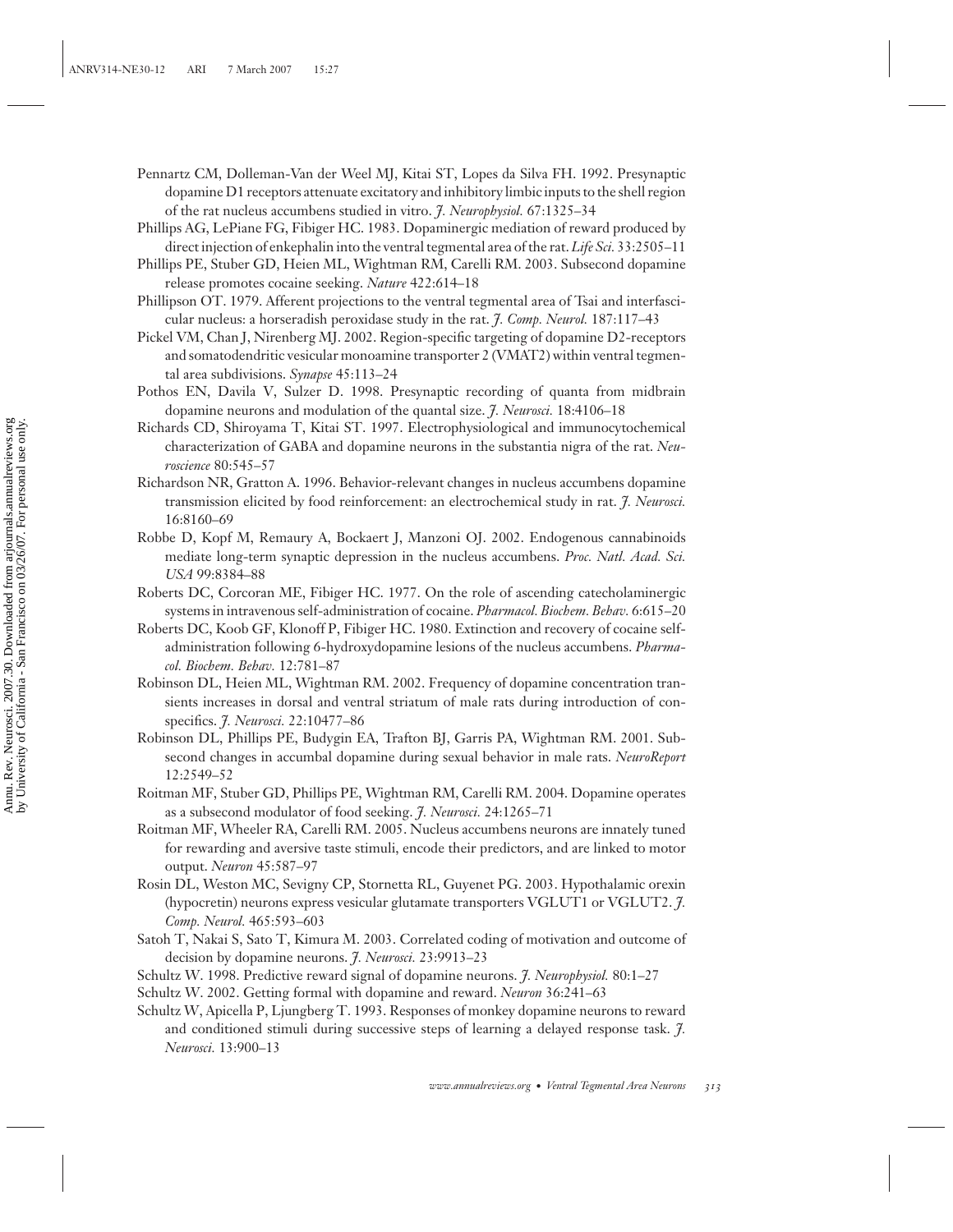- Schultz W, Tremblay L, Hollerman JR. 1998. Reward prediction in primate basal ganglia and frontal cortex. *Neuropharmacology* 37:421–29
- Seamans JK, Yang CR. 2004. The principal features and mechanisms of dopamine modulation in the prefrontal cortex. *Prog. Neurobiol.* 74:1–58
- Seguela P, Watkins KC, Descarries L. 1988. Ultrastructural features of dopamine axon terminals in the anteromedial and the suprarhinal cortex of adult rat. *Brain Res.* 442:11–22
- Semba K, Fibiger HC. 1992. Afferent connections of the laterodorsal and the pedunculopontine tegmental nuclei in the rat: a retro- and antero-grade transport and immunohistochemical study. *J. Comp. Neurol.* 323:387–410
- Sesack SR, Deutch AY, Roth RH, Bunney BS. 1989. Topographical organization of the efferent projections of the medial prefrontal cortex in the rat: an anterograde tract-tracing study with Phaseolus vulgaris leucoagglutinin. *J. Comp. Neurol.* 290:213–42
- Sesack SR, Hawrylak VA, Matus C, Guido MA, Levey AI. 1998. Dopamine axon varicosities in the prelimbic division of the rat prefrontal cortex exhibit sparse immunoreactivity for the dopamine transporter. *J. Neurosci.* 18:2697–708
- Sesack SR, Pickel VM. 1992. Prefrontal cortical efferents in the rat synapse on unlabeled neuronal targets of catecholamine terminals in the nucleus accumbens septi and on dopamine neurons in the ventral tegmental area. *J. Comp. Neurol.* 320:145–60
- Setlow B, McGaugh JL. 1998. Sulpiride infused into the nucleus accumbens posttraining impairs memory of spatial water maze training. *Behav. Neurosci.* 112:603–10
- Setlow B, McGaugh JL. 2000. D2 dopamine receptor blockade immediately post-training enhances retention in hidden and visible platform versions of the water maze. *Learn. Mem.* 7:187–91
- Shippenberg TS, Herz A. 1987. Place preference conditioning reveals the involvement of D1-dopamine receptors in the motivational properties of mu- and kappa-opioid agonists. *Brain Res.* 436:169–72
- Smith-Roe SL, Kelley AE. 2000. Coincident activation of NMDA and dopamine D1 receptors within the nucleus accumbens core is required for appetitive instrumental learning. *J. Neurosci.* 20:7737–42
- Spanagel R, Herz A, Shippenberg TS. 1992. Opposing tonically active endogenous opioid systems modulate the mesolimbic dopaminergic pathway. *Proc. Natl. Acad. Sci. USA* 89:2046– 50
- Steffensen SC, Stobbs SH, Colago EE, Lee RS, Koob GF, et al. 2006. Contingent and noncontingent effects of heroin on mu-opioid receptor-containing ventral tegmental area GABA neurons. *Exp. Neurol.* 202:139–51
- Stellar JR, Stellar E. 1985. *The Neurobiology of Motivation and Reward*. New York: Springer-Verlag
- Sugrue LP, Corrado GS, Newsome WT. 2005. Choosing the greater of two goods: neural currencies for valuation and decision making. *Nat. Rev. Neurosci.* 6:363–75
- Sulzer D, Joyce MP, Lin L, Geldwert D, Haber SN, et al. 1998. Dopamine neurons make glutamatergic synapses in vitro. *J. Neurosci.* 18:4588–602
- Swanson LW. 1982. The projections of the ventral tegmental area and adjacent regions: a combined fluorescent retrograde tracer and immunofluorescence study in the rat. *Brain Res. Bull.* 9:321–53
- Taha SA, Fields HL. 2005. Encoding of palatability and appetitive behaviors by distinct neuronal populations in the nucleus accumbens. *J. Neurosci.* 25:1193–202
- Takahata R, Moghaddam B. 2000. Target-specific glutamatergic regulation of dopamine neurons in the ventral tegmental area. *J. Neurochem.* 75:1775–78

*314 Fields et al.*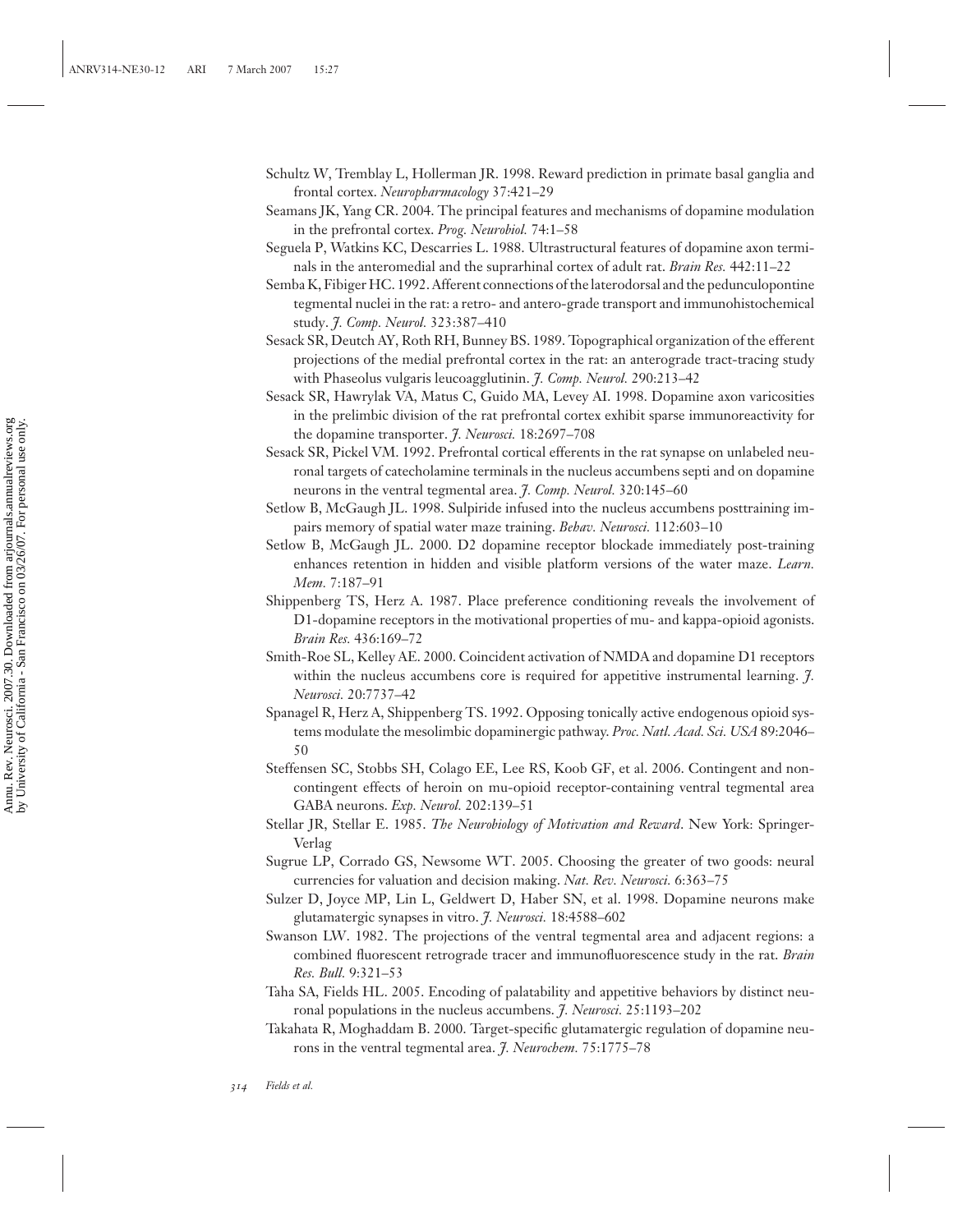- Takikawa Y, Kawagoe R, Hikosaka O. 2004. A possible role of midbrain dopamine neurons in short- and long-term adaptation of saccades to position-reward mapping. *J. Neurophysiol.* 92:2520–29
- Taylor JR, Robbins TW. 1986. 6-Hydroxydopamine lesions of the nucleus accumbens, but not of the caudate nucleus, attenuate enhanced responding with reward-related stimuli produced by intra-accumbens d-amphetamine. *Psychopharmacology* 90:390–97
- Thomas MJ, Beurrier C, Bonci A, Malenka RC. 2001. Long-term depression in the nucleus accumbens: a neural correlate of behavioral sensitization to cocaine. *Nat. Neurosci.* 4:1217– 23
- Thomas MJ, Malenka RC, Bonci A. 2000. Modulation of long-term depression by dopamine in the mesolimbic system. *J. Neurosci.* 20:5581–86
- Tobler PN, Dickinson A, Schultz W. 2003. Coding of predicted reward omission by dopamine neurons in a conditioned inhibition paradigm. *J. Neurosci.* 23:10402–10
- Tobler PN, Fiorillo CD, Schultz W. 2005. Adaptive coding of reward value by dopamine neurons. *Science* 307:1642–45
- Totterdell S, Smith AD. 1989. Convergence of hippocampal and dopaminergic input onto identified neurons in the nucleus accumbens of the rat. *J. Chem. Neuroanat.* 2:285–98
- Tzchentke TM. 2000. The medial prefrontal cortex as part of the brain reward system. *Amino Acids* 91:211–19
- Tzschentke TM. 1998. Measuring reward with the conditioned place preference paradigm: a comprehensive review of drug effects, recent progress and new issues. *Prog. Neurobiol.* 56:613–72
- Ungerstedt U. 1971a. Adipsia and aphagia after 6-hydroxydopamine induced degeneration of the nigro-striatal dopamine system. *Acta Physiol. Scand. Suppl.* 367:95–122
- Ungerstedt U. 1971b. Stereotaxic mapping of the monoamine pathways in the rat brain. *Acta Physiol. Scand. Suppl.* 367:1–48
- Ungless MA. 2004. Dopamine: the salient issue. *Trends Neurosci.* 27:702–6
- Ungless MA, Magill PJ, Bolam JP. 2004. Uniform inhibition of dopamine neurons in the ventral tegmental area by aversive stimuli. *Science* 303:2040–42
- Van Bockstaele EJ, Pickel VM. 1995. GABA-containing neurons in the ventral tegmental area project to the nucleus accumbens in rat brain. *Brain Res.* 682:215–21
- Vittoz NM, Berridge CW. 2006. Hypocretin/orexin selectively increases dopamine efflux within the prefrontal cortex: involvement of the ventral tegmental area. *Neuropsychopharmacology* 31:384–95
- Wadenberg ML, Ericson E, Magnusson O, Ahlenius S. 1990. Suppression of conditioned avoidance behavior by the local application of (-)sulpiride into the ventral, but not the dorsal, striatum of the rat. *Biol. Psychiatr.* 28:297–307
- Wallace DM, Magnuson DJ, Gray TS. 1992. Organization of amygdaloid projections to brainstem dopaminergic, noradrenergic, and adrenergic cell groups in the rat. *Brain Res. Bull.* 28:447–54
- Wan X, Peoples LL. 2006. Firing patterns of accumbal neurons during a pavlovian-conditioned approach task. *J. Neurophysiol.* 96:652–60
- Wassef M, Berod A, Sotelo C. 1981. Dopaminergic dendrites in the pars reticulata of the rat substantia nigra and their striatal input. Combined immunocytochemical localization of tyrosine hydroxylase and anterograde degeneration. *Neuroscience* 6:2125–39
- Westerink BH, Kwint HF, de Vries JB. 1996. The pharmacology of mesolimbic dopamine neurons: a dual-probe microdialysis study in the ventral tegmental area and nucleus accumbens of the rat brain. *J. Neurosci.* 16:2605–11